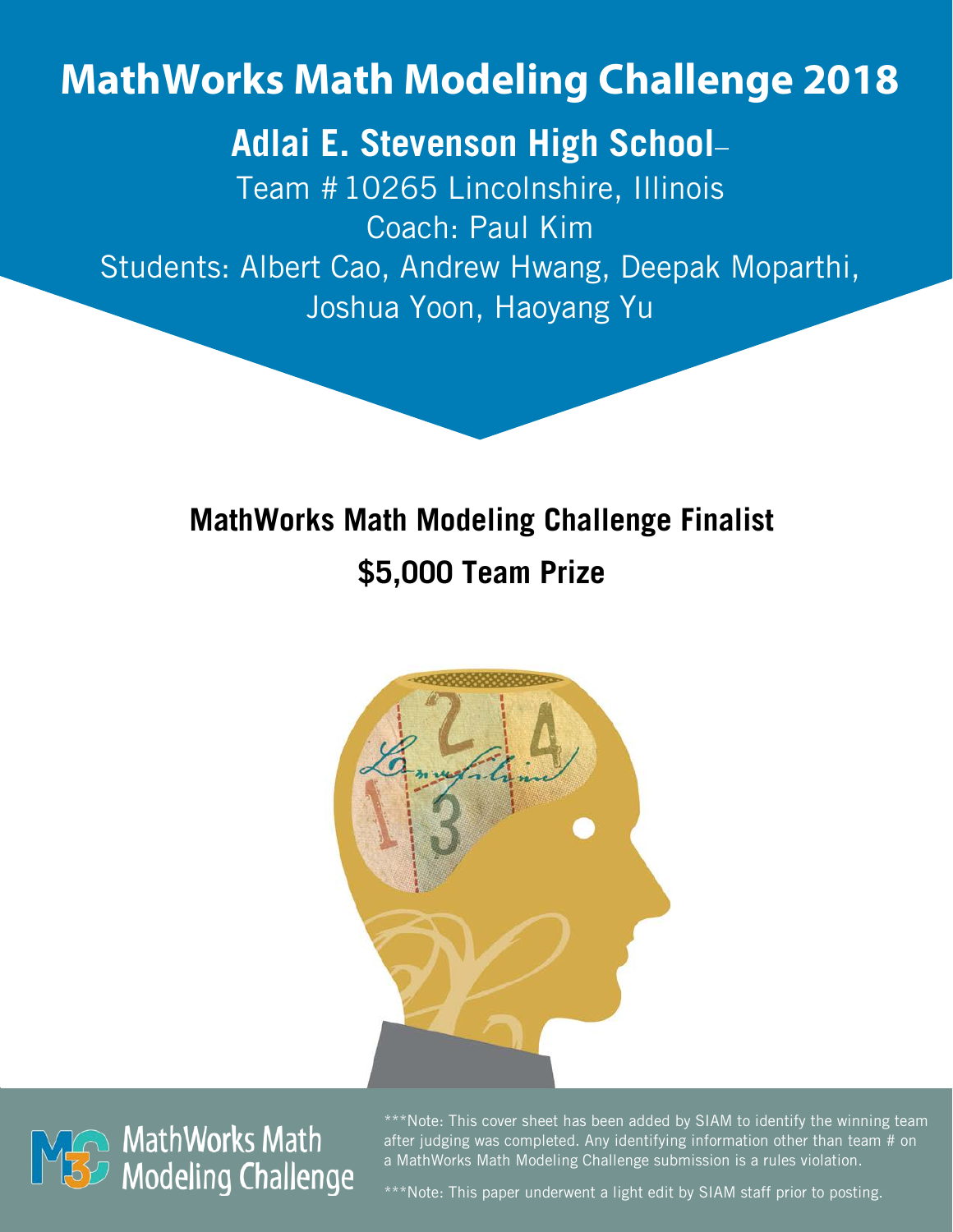# Foo(d) Fighters

Team Number: 10265 March 2018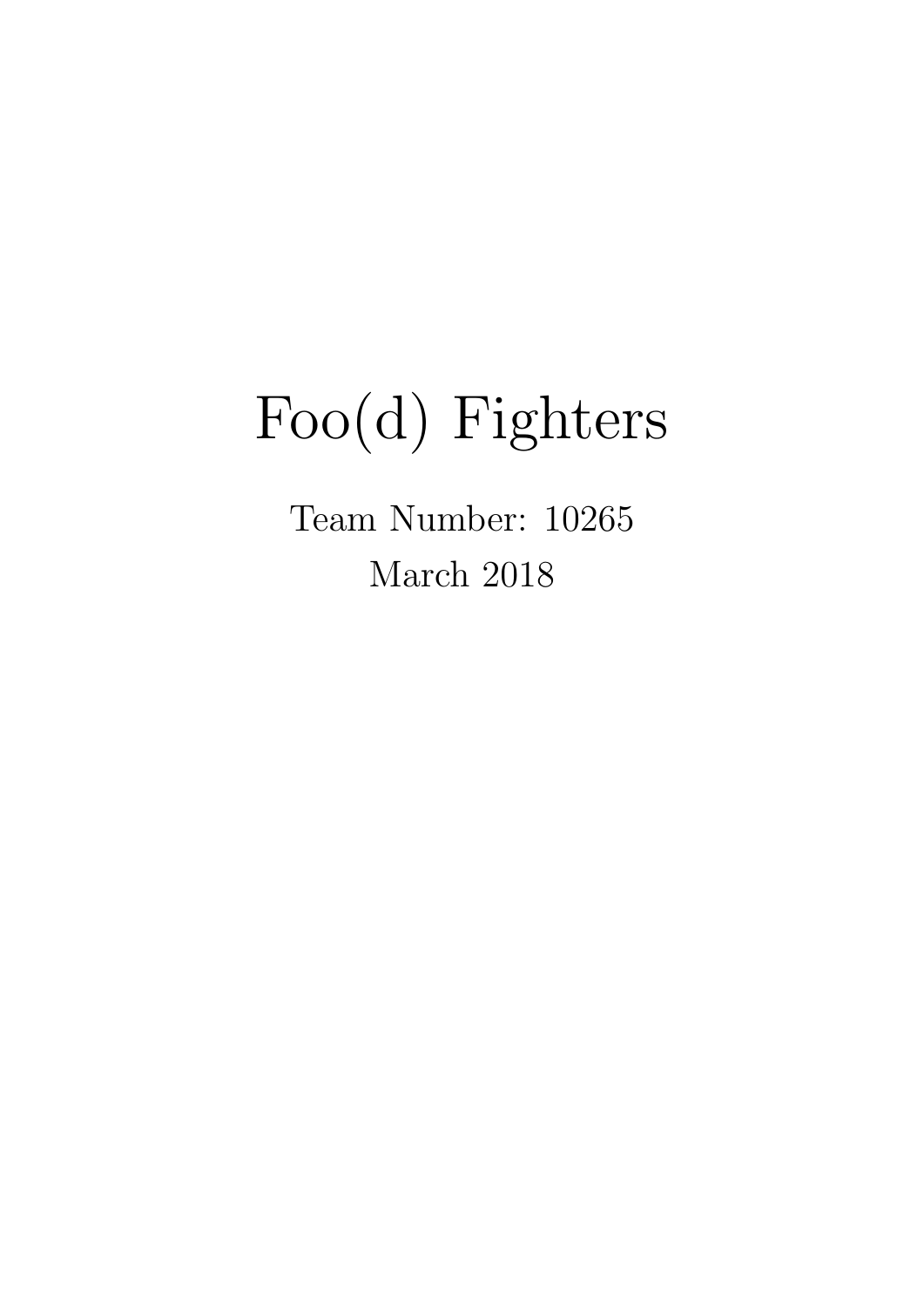## 1 Executive Summary

In 1798, Thomas Malthus predicted that food production would grow at a linear rate while population would grow exponentially. In modern times, we as a society have proved that wrong, but a growing problem that exists as a result is the increasing amount of food going to waste every year. Out of the food produced, only approximately 60% is actually eaten, with the rest being classified as food wastage.

We were initially tasked with developing a state based model to calculate if the food wasted could feed the group classified as food-insecure. Taking Texas as a test case, we found there was enough food wastage, monetarily speaking, to provide for all foodinsecure individuals in one instance. Following this discovery, we developed a more complex model to see whether a sufficient amount of calories from each food group would be delivered to each person. We determined that there was a surplus in grain that could be supplied, but fruits/vegetables and proteins required deeper analysis. For fruits/vegetables, we determined that the excess corn would likely provide for the population, and for proteins, 0.8% of the food-insecure population would not receive the minimum of calories. However, we decided that the 52 calories a day that would not be guaranteed is small enough such that food-insecure people could acquire these calories through other means.

Following our work in the first part, we modeled the food wastage generated by a household given certain characteristics, which we deemed to be income bracket, age group of the oldest member in household, and size of household. We then created three intermediate indices, Income, Age Group, and Household Size, which independently predict the dollar food waste value of a household. Then, we trained a multivariate linear regression model to synthesize the intermediate indices altogether into a final model to predict the food wastage of four cases given to us in the prompt. Using our model, we found that a single parent with a toddler and a \$20,500 income had a \$242.19 yearly food wastage, and the family of four with a \$135,000 income had \$1043.56 yearly food wastage.

In part 3, we were asked to suggest possible solutions to the problem of food wastage in a certain community and perform cost/benefit analyses. We had three primary proposals: composting, share tables, and rescheduling gym times. When analyzing the effect of composting, we considered the discrepancies in pricing for commercial composting, landfill processing, and the potential reduction in greenhouse gas emissions, and realized this would lead to a net deficit. Moving on to the concept of share tables, which allow untouched food like whole fruits and milk to be traded out between students with the leftovers being transported to a nearby food pantry, we analyzed their projected growth in use over time as a result of increasing awareness about food wastage. Finally, when considering the effect of rescheduling gym to be prior to lunch, we found no obvious costs and only potential benefits.

Ultimately, food wastage is an imminent yet mitigable problem with far reaching consequences. We found that food wastage, when streamlined, has the potential to eradicate food insecurity, and investigated where it is greatest and where to focus on the most. Furthermore, we developed feasible solutions to reducing food wastage in our own community followed by multiple cost benefit analyses. Times certainly have changed since 1798, but now it's time for food wastage to follow suit, too.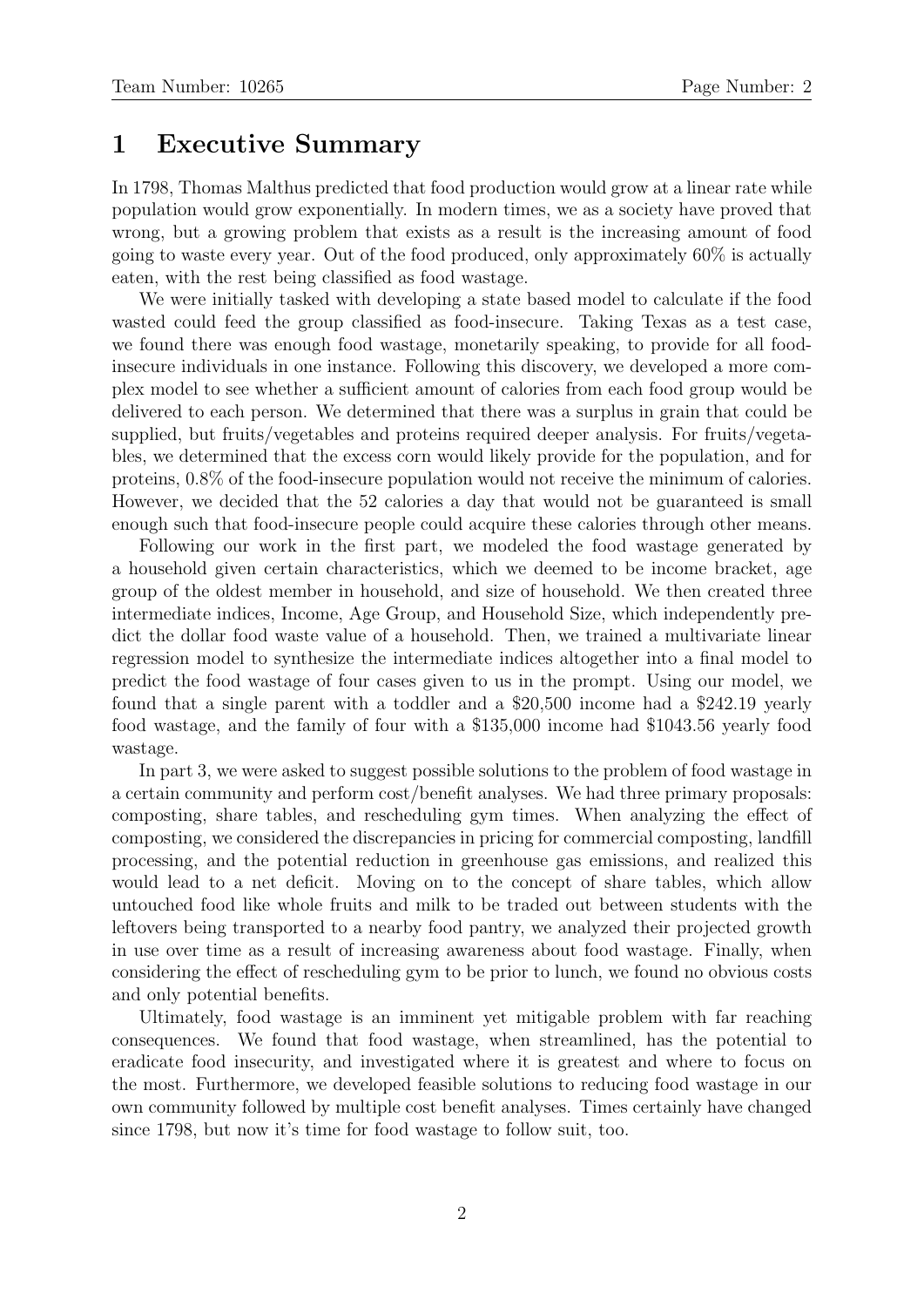## Contents

| $\mathbf 1$    |         | <b>Executive Summary</b>                                                               | $\boldsymbol{2}$ |
|----------------|---------|----------------------------------------------------------------------------------------|------------------|
| $\overline{2}$ |         | Part 1: Red Hot Chili Peppers                                                          | $\boldsymbol{4}$ |
|                | 2.1     |                                                                                        | $\overline{4}$   |
|                | 2.2     |                                                                                        | $\overline{4}$   |
|                | 2.3     | Developing the Model - Initial Check $\dots \dots \dots \dots \dots \dots \dots \dots$ | $\overline{5}$   |
|                | 2.4     | Developing the Model - Caloric Intake per Food Group $\dots \dots \dots$               | 5                |
|                |         | 2.4.1                                                                                  | $\overline{5}$   |
|                |         | Amount of Food Waste for Each Item<br>2.4.2                                            | $6\phantom{.}6$  |
|                |         | Ideal Daily Serving Sizes for Each Item<br>2.4.3                                       | $\overline{7}$   |
|                | 2.5     |                                                                                        | $\overline{7}$   |
|                |         | 2.5.1                                                                                  | $\overline{7}$   |
|                |         | 2.5.2                                                                                  | 8                |
|                | 2.6     |                                                                                        | 9                |
|                |         |                                                                                        |                  |
| 3              |         | Part 2: Black Eyed Peas                                                                | 10               |
|                | 3.1     |                                                                                        | 10               |
|                | 3.2     |                                                                                        | 10               |
|                | 3.3     |                                                                                        | 10               |
|                |         | 3.3.1                                                                                  | 10               |
|                |         | Age Group of Oldest Member of Household Index<br>3.3.2                                 | 12               |
|                |         | 3.3.3                                                                                  | 12               |
|                | 3.4     |                                                                                        | 13               |
|                | 3.5     | Applying the Model                                                                     | 14               |
|                | 3.6     |                                                                                        | 14               |
|                |         | Total Food Wastage Based on Income Bracket<br>3.6.1                                    | 15               |
|                |         | Total Food Wastage Based on Household Size<br>3.6.2                                    | 15               |
|                |         | Total Food Wastage Based on Age Group of Oldest Member of House<br>3.6.3               | 16               |
|                | $3.7\,$ |                                                                                        | 16               |
| 4              |         | <b>Part 3: Smashing Pumpkins</b>                                                       | 17               |
|                |         | 4.1 Restatement of the problem.                                                        | 17               |
|                | 4.2     | Assumptions and Justifications                                                         | 17               |
|                | 4.3     |                                                                                        | 17               |
|                | 4.4     |                                                                                        | 17               |
|                |         | 4.4.1                                                                                  | 17               |
|                |         | 4.4.2                                                                                  | 18               |
|                |         | 4.4.3                                                                                  | 18               |
|                |         | 4.4.4                                                                                  | 19               |
|                | 4.5     |                                                                                        | 19               |
| $\bf{5}$       |         | References                                                                             | 20               |
| 6              |         | Appendix A                                                                             | 21               |
|                |         |                                                                                        |                  |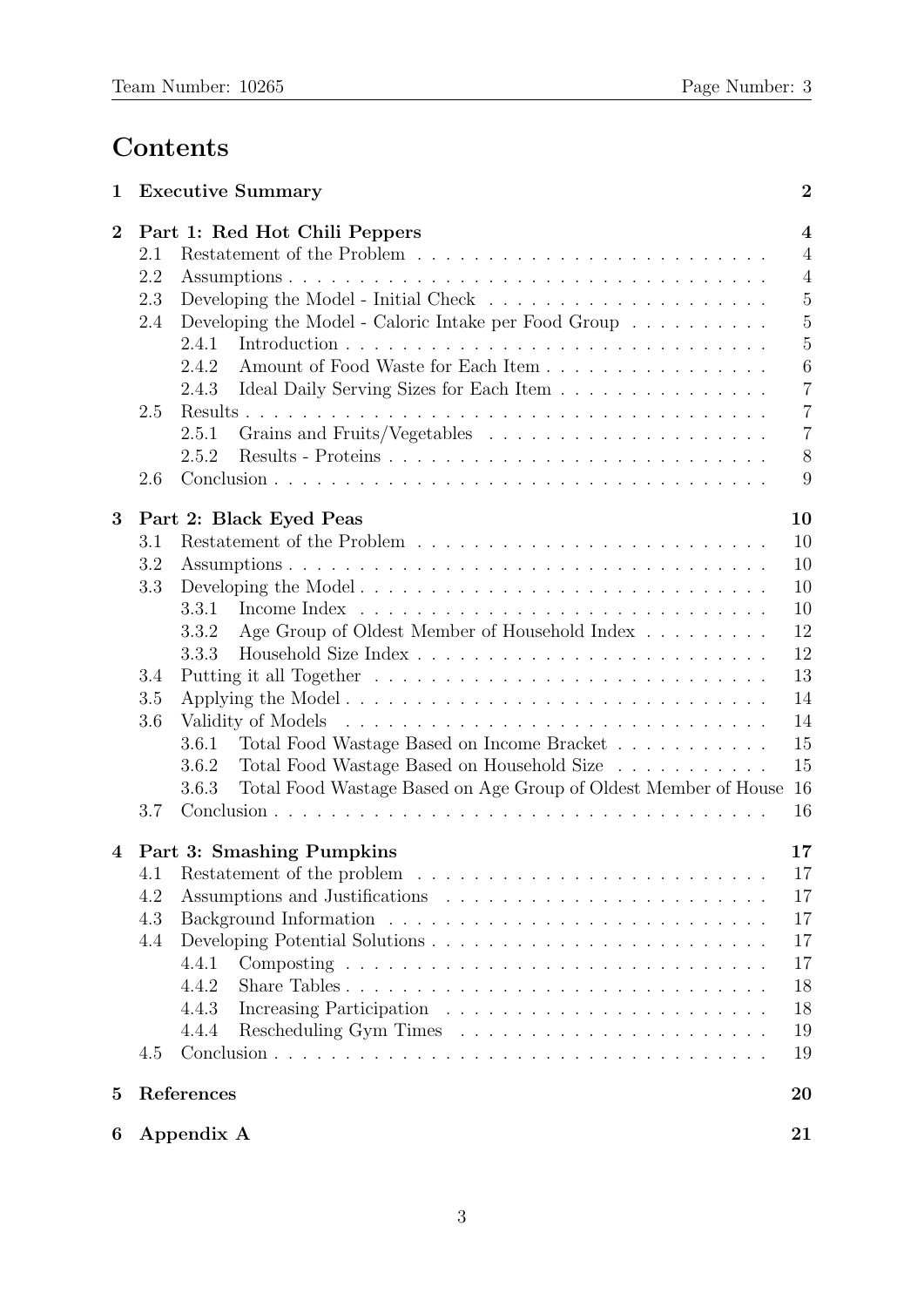## 2 Part 1: Red Hot Chili Peppers

## 2.1 Restatement of the Problem

In part 1, we are asked to do the following:

- Create a model that would allow a state to calculate the wasted food generated within it.
- Determine if the wasted food will feed the state's food-insecure population.
- Apply our model to Texas

## 2.2 Assumptions

• All waste food generated within Texas can be transported to another area of Texas without the food going bad.

Justification: The longest straight line distance within Texas is about 800 miles [1]. Therefore, the longest drive that a truck would have to travel to transport waste food is less than one day, and it is fair to assume that this is feasible to do.

• For our initial check, we will see whether the monetary value of the waste food passes a benchmark of approximately \$2 billion.

Justification: According to Feeding America, in 2015, Texas needed approximately \$2 billion more dollars to feed its food insecure population [2]. This number has likely not changed significantly in the two years since 2015, and if it has, Texas (or other states using this model) may swap this benchmark for their own, updated one.

• The food waste produced by consumers (in the consumption step) is essentially unusable.

Justification: The waste at the consumption stage "includes losses and waste at the household level" [3]. Most of this waste is likely half-eaten food, food scraps, or old food that are thrown away by households. It would be economically unfeasible to implement a program to collect and distribute these foods and also unsanitary and unethical to give this food waste to food-insecure households. For sake of simplicity, we will ignore the part of consumption waste that comes from businesses like restaurants.

• We classify foods distributed to food-insecure citizens as dairy, grains, fruits/vegetables, and proteins.

Justification: These are the major food groups.

• Dairy will not be considered when breaking down caloric intake for each food group.

Justification: We are given only one data point for dairy products in the state receipts [14]. Furthermore, food-insecure individuals can partially provide for themselves, so we can assume that they can provide for their own dairy needs if the state provides the rest.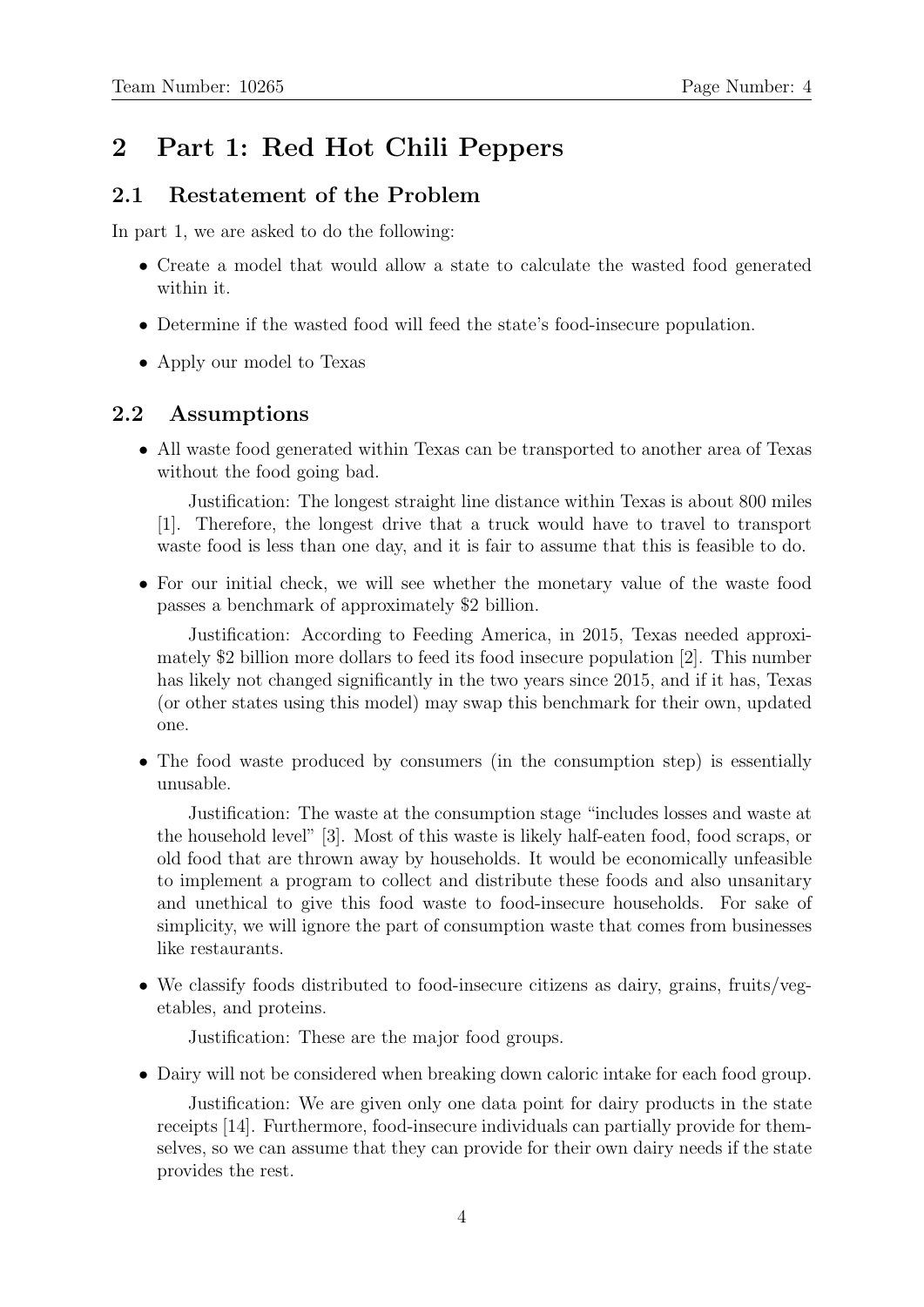• Each person receives some food daily, and the minimum standard that a state should attempt to achieve is 1000 calories in grains, and 500 each from fruits/vegetables and proteins.

Justification: Based on our own breakdown and the NCBI Nutritional Values [13]. These numbers can be easily changed in our model, but we used these values as they appeared reasonable.

• For each food group, one item within it is given each day.

Justification: Over time, people will accumulate food and store some in refrigerators. Thus, they will not necessarily be eating the three food items given to them daily; it is just a simple distribution model that is easier to model and apply in real life.

#### 2.3 Developing the Model - Initial Check

In our model, we will first provide a model that serves as an initial check of whether a state can provide for its food-insecure citizens. To do so, we use the data given of the total sales of each food product from the state receipts and the data given of the percent food of each category wasted [14]. In our assumptions above, we justified that food wasted at the consumption step was not viable for use. Thus, our waste percentages are as follows:

| Food Group            | Waste Percentages |
|-----------------------|-------------------|
| Cereal                | 11.25%            |
| Roots and Tubers      | 52%               |
| Oil Seeds and Pulses  | 18%               |
| Fruits and Vegetables | 38\%              |
| Meat                  | $13.5\%$          |
| Fish and Seafood      | 27.5%             |
| Milk                  | 5.7%              |

To simplify our calculations, we represent the total sales of each food within a vector  $\vec{v}_f$ , and create a vector  $\vec{w}$  which would contain the waste percentages of each food. Since the first 5 rows of the data given correspond to cereal, the first 5 elements of  $\vec{w}$  would be the waste percentage for cereal: 11.25%. Similarly,  $\vec{v}_f(i) = 0.52$  for  $i = 6, 7$ , the waste percentages for roots and tubers, and so on and so forth for the rest of the categories.

To find the total monetary value of the food waste generated, we take the following calculation:  $\vec{v_f}^T \cdot \vec{w} = $2,525,890,820$ . This value passes our initial benchmark, 2 billion dollars, which was outlined in one of our assumptions. This implies that the dollar cost of waste food is enough to provide food for all food-insecure citizens in the population of Texas. Also, note that to generalize to other states, we only need to change the state receipts for each product by using data from that state.

#### 2.4 Developing the Model - Caloric Intake per Food Group

#### 2.4.1 Introduction

However, the previous initial check is a rough estimate that doesn't take into account all factors that determine whether a state can satisfactory feed all food-insecure citizens.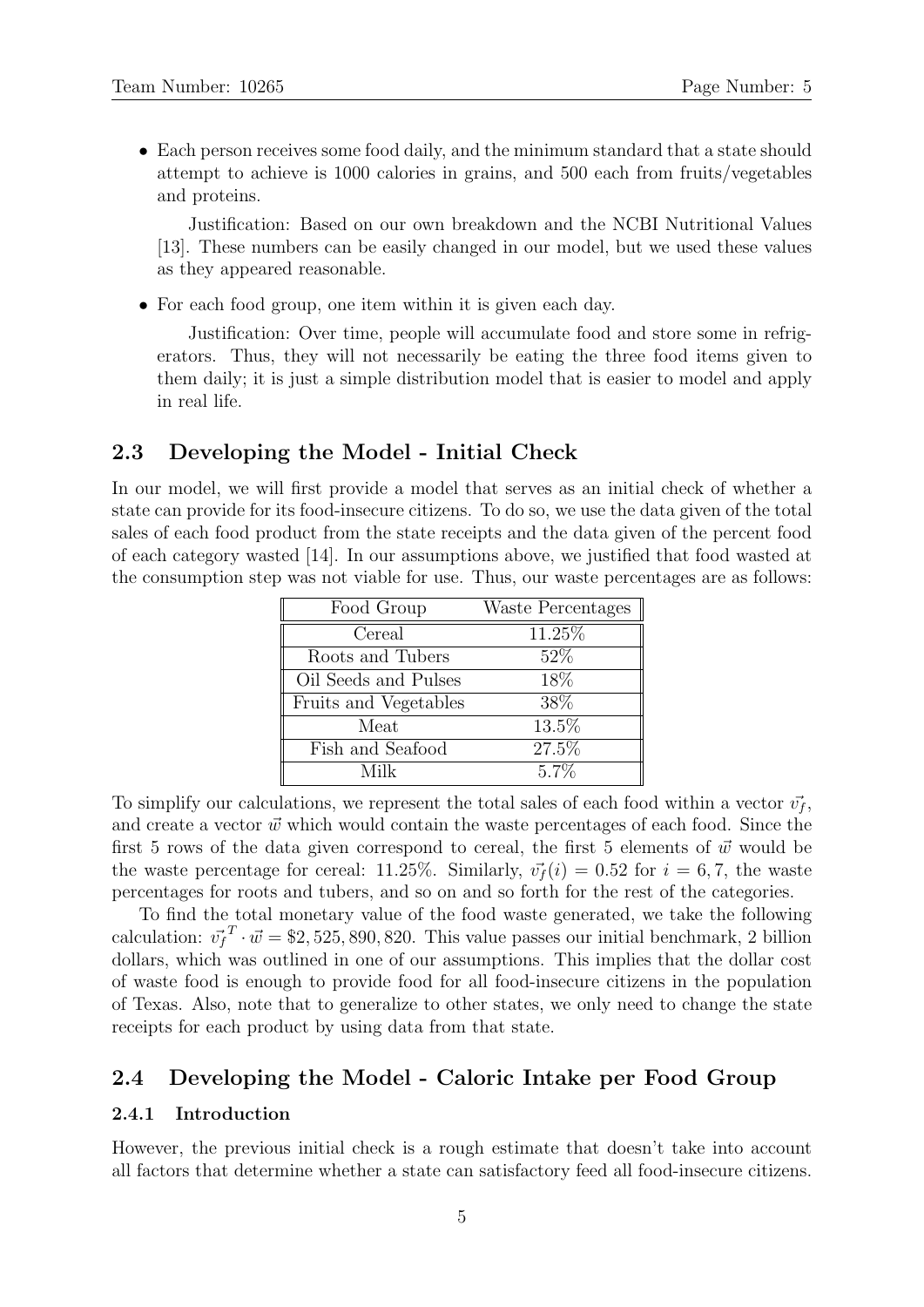One factor that we will now consider is the different types of food that each person needs to sustain a healthy lifestyle.

To determine whether a state can also provide a balanced, healthy meal for its foodinsecure citizens, we first categorize food into 4 major groups: grains, fruits and vegetables, proteins, and dairy. At any center that distributes food to those who need it, we assumed that one item from each group would be given daily, and ideally, it would contain enough calories to satisfy a person's daily requirement from that food group.

In our model, we will determine the ideal daily serving sizes for each food type within fruits/vegetables, proteins, and grains, such that every food-insecure citizen will receive a serving of an item from each group every day and also get enough calories to satisfy daily needs for each food group. As this is not always feasible, for the food groups where we find that a person may not receive enough calories daily, we will analyze deeper by looking at the distribution of the average amount of food each food-insecure citizen is projected to receive over an extended a long period of time.

#### 2.4.2 Amount of Food Waste for Each Item

To begin, we must find the raw amount of food waste that can be given to those who need it. In the previous section, when performing the matrix multiplication to calculate the total monetary value of waste food generated, we can also find the monetary value of waste food for each type of food we are given data for by looking at the individual terms in the, that is  $\vec{v}_f^T(i,1) \cdot \vec{w}(1,i)$ . For example, the monetary value of wasted sorghum in Texas is \$54, 068, 513 = \$480, 609, 000  $\cdot$  0.1125. From data we collected on cost of each food type from the U.S. Department of Agriculture Economic Research Service, we were able to find the total amount of each food wasted in a standard unit of measurement for that type of food, e.g., bushels, pounds, cups. We then converted these into units that are easier to understand, such as number of oranges and quarter pounds of meat, which are commonly sold at supermarkets and given to those who can not fulfill their dietary needs without assistance.

Below is a table illustrating our conversions for some of the food groups we placed under fruits/vegetables. Note that we use Texas in our example, but for other states, the values in the second column will change.

|            | Fruits/vegetables Value of Waste $(TX)$ | Cost/Unit      | Conversion factor            |
|------------|-----------------------------------------|----------------|------------------------------|
| Corn       | \$454,549,920                           | \$3.30/bushel  | 58 ears of corn/bushel       |
| Watermelon | \$27,550,000                            | \$0.21/        | $0.0625$ half melons/cup     |
| Onions     | \$21,771,340                            | \$0.41/cup     | $1 \text{ onion}/\text{cup}$ |
| Grapefruit | \$19,163,400                            | \$0.85/cup     | 1 grapefruit/cup             |
| Cabbage    | \$13,255,920                            | \$0.25/cup     | $0.125$ heads of cabbage/cup |
| Oranges    | \$11,521,220                            | $$1.04$ /pound | 3.48 oranges/pound           |

By multiplying the values in the second and fourth column, then dividing by the value in the third, we can find the total amount of waste the state has for each food item. For example, there are 7,989,059,200 ears of corn and 22,545,176 grapefruits the state can give per year. We perform similar calculations for every food item in each food group to determine a set of values  $A = \{a_1, a_2, \ldots, a_n\}$ , where n is the number of items in the food group (6 for grains, 17 for fruits/vegetables, and 9 for proteins).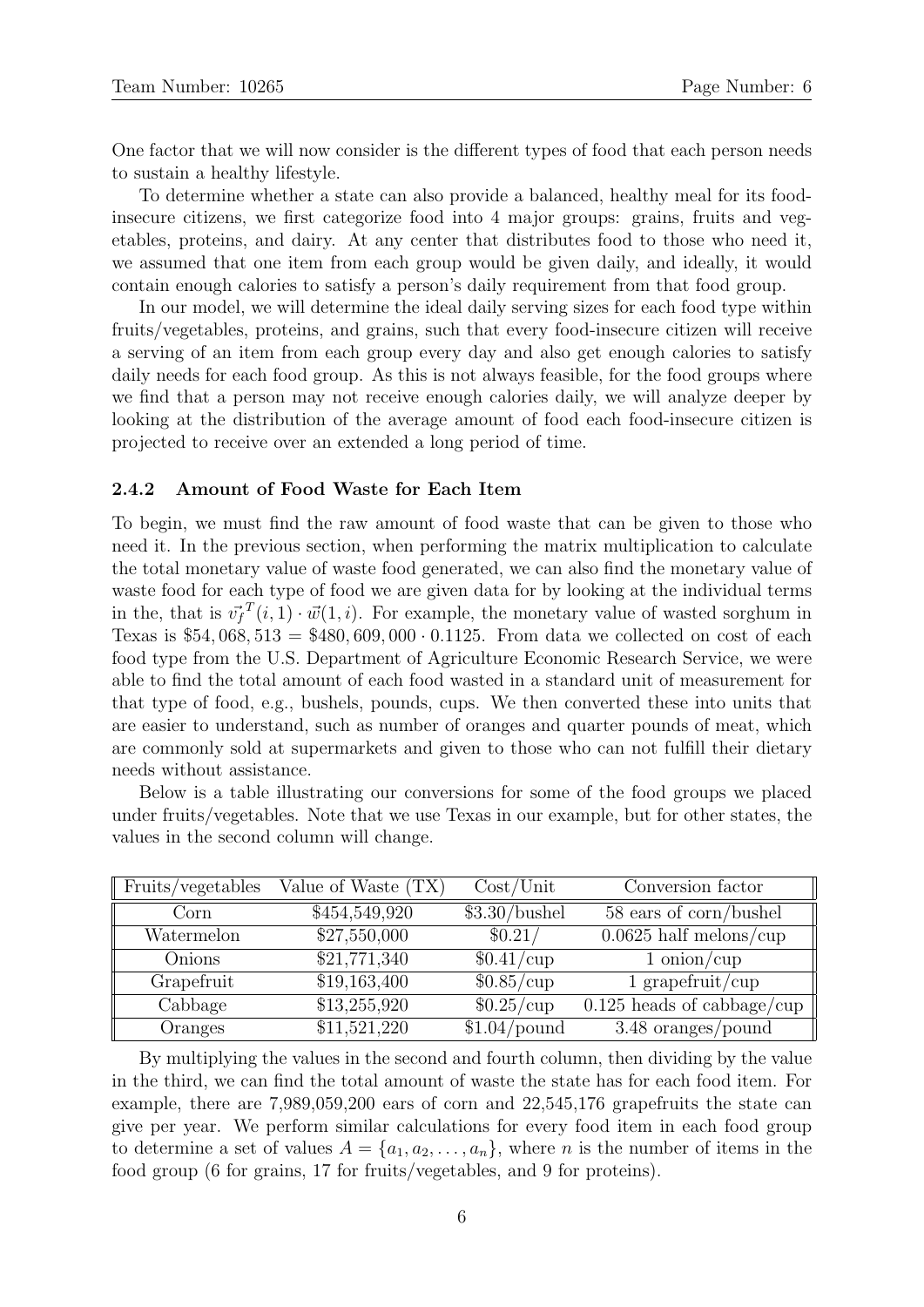#### 2.4.3 Ideal Daily Serving Sizes for Each Item

As stated before, for each food group, we hand out some serving size that we determine later in our model of one of its items to each food-insecure citizen daily. Also, a person only receives one randomly selected food item a day, with a greater likelihood of getting items that the state has more servings of. To calculate the ideal number of each item (such as ears of corn, onions, oranges, etc.) we should give in one daily serving, and we also need to find data on the number of calories per item and then create another set  $K = \{k_1, k_2, \ldots, k_n\}$  where  $k_i$  is equal to the calories per item *i*. For fruits and vegetables,  $a_1 = 7,989,059,200$  and  $k_1 = 455$  as each ear of corn has 455 calories [23]. Once we had both the raw amount of each food item, and their caloric value, we could then proceed to finding the ideal amount to give to food-insecure citizens.

We also created a set  $S = \{s_1, s_2, \ldots, s_n\}$  where each  $s_i$  is a positive integer indicating how many of each item we give to a citizen if that is their randomly designed food item that day, and the  $s_i$  are what we seek to optimize.

As mentioned in our assumptions, our goal is to guarantee that every person receives some amount of food daily, and for each food group, reach some minimum standard in terms of caloric intake. For this to be true, the following equation must hold:

$$
\sum_{i=1}^{n} \frac{a_i}{s_i} = 365 \cdot p,
$$

where in this case  $p = 4,320,050$ , as that is the number of individuals that are foodinsecure in Texas. This equation must be true because  $a_i/s_i$  represents the number of daily serving sizes we give of item i to a person. Furthermore, we wish for  $s_i \cdot k_i$  to be as close as possible for all  $i$ , since this is the number of calories one receives if they are given item  $i$  on some day, and regardless of which item in the food group one receives, one should have a similar daily caloric intake.

To calculate the ideal values of  $s_i$  we used a computer program, which is included in appendix A. For each item, we input  $a_i$  and  $k_i$  into the program, along with reasonable bounds for  $s_i$  as it would be unreasonable to give an abnormally large amount of a specific food like chickens or bread on one day since it would not be possible to consume it all.

#### 2.5 Results

#### 2.5.1 Grains and Fruits/Vegetables

For the grains, we discovered that the set S should be  $S = \{2, 2, 6, 2, 2, 8\}$ , where the six items in the grains group are sorghum, wheat, rice, oats, rye, and potatoes.

As  $K = \{644, 644, 206, 607, 644, 163\}$  for grains, Texas would be able to supply foodinsecure citizens 1288, 1236, 1214, or 1304 calories a day as these are all the values of  $s_i \cdot k_i$ . All of these values are above the minimum of 1000 calories from grains a day that we determined, so Texas does not have to be concerned with providing its food-insecure citizens with enough grains. However, for fruit/vegetables and proteins, citizens were not guaranteed to be get enough calories.

In the case of fruits and vegetables, we set a limit of one ear of corn daily per person because of its high caloric value. However, because of this restriction on the amount of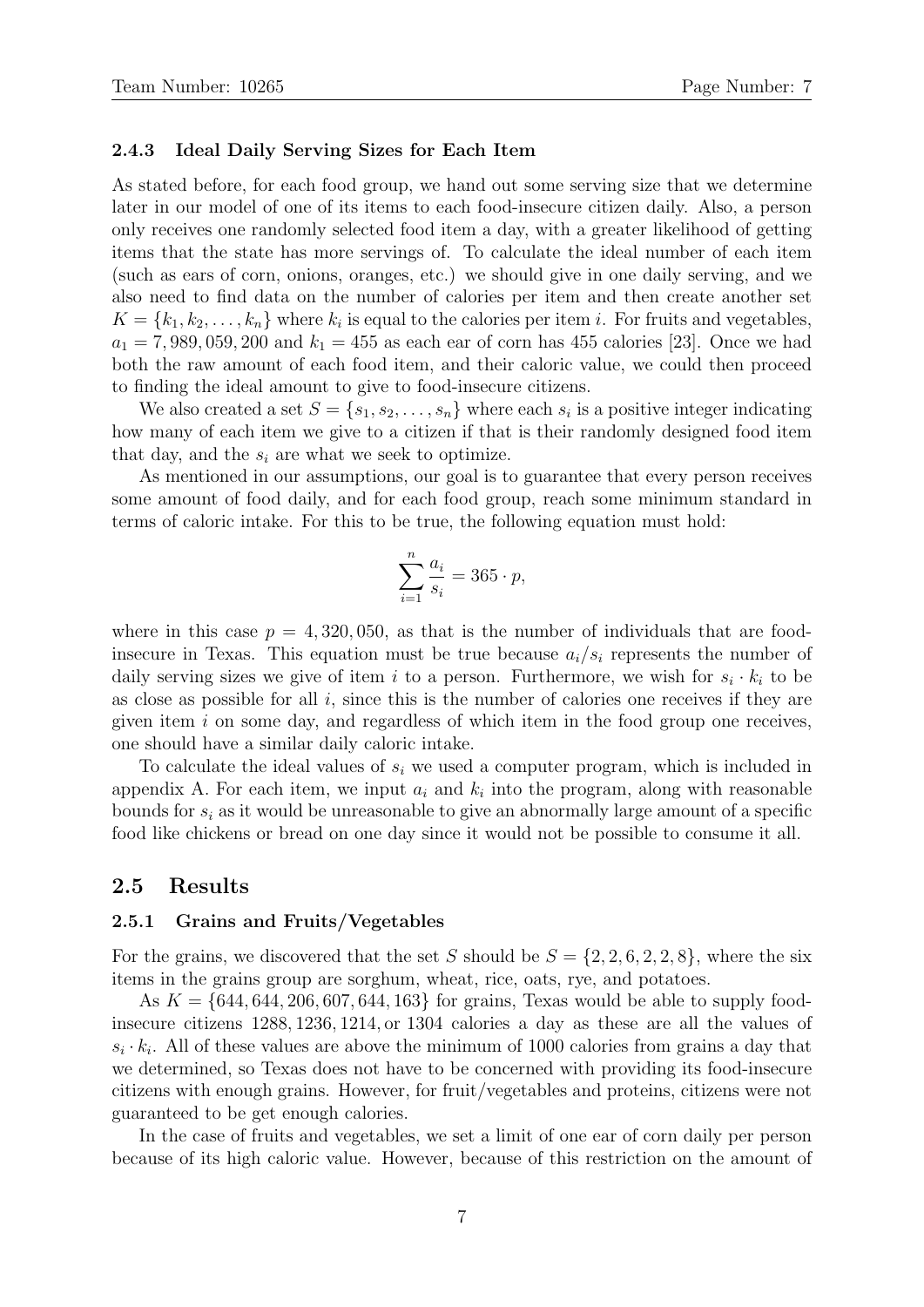corn, we noticed that there was an extreme amount of excess corn as we would not hand out all of it. This surplus of corn can be distributed alongside lower calorie items such as grapes and spinach so that caloric intake for fruits and vegetables can essentially be met daily. We believe that the factors responsible for the surplus of corn are that Texas is a major producer of corn; a fair amount of the corn is actually unusable corn waste, and because Texas likely exports some of the corn that it sells. In a more developed model, considering these factors would allow us to make a more accurate prediction on whether food-insecure citizens would receive enough calories from fruits and vegetables. As a result, we will not perform the additional analysis for the average amount of calories one would consume daily for sake of simplicity since we must also do it for proteins.

#### 2.5.2 Results - Proteins

For proteins, the program outputted an ideal solution where  $S = \{2, 1, 1, 8, 2, 3, 2, 2, 1\}$ and the nine items are dry beans, cattle and calves, broiler chickens, chicken eggs, hogs, turkeys, farm chickens, catfish, and soybeans.

We also found that  $K = \{240, 285, 210, 80, 275, 215, 270, 260, 830\}$  on the Food Composition Databases created by the U.S. Department of Agriculture. As a result, we get that each food-insecure citizen receives one of the following values in calories as their daily protein food item  $T = \{s_1 \cdot k_1, s_2 \cdot k_2, \ldots, s_9 \cdot k_9\} = \{480, 285, 210, 640, 550, 645, 540, 520, 830\}.$ We assume that each of these items will be received with equal probability for sake of simplicity and because the state has a very large amount of each item.

Note that the average of these elements is 522.222, which is greater than the minimum of 500 calories we set for proteins; there are multiple elements in the set  $T$  that are less than 500, which means that dietary needs from the protein food group will not necessarily be satisfied daily.

Over the course of a long period of time, a person is randomly given one of the nine different items each day, which is equivalent to getting one of the caloric values in  $T$  as his/her daily protein food item caloric intake. Over one year, we may consider the average caloric values of all items received in a year, as being the average of a random sample of 365 elements chosen from an extremely large multiset with equal amounts of each of  $t_i$ , which has  $\mu = 522.222$  and  $\sigma = 176.480$ . Note that the sample is selected randomly, smaller than the size of the population, and sufficiently large, so we are able to apply the central limit theorem. Thus, we can conclude that the sampling distribution of the mean daily caloric values is normal and has  $\mu_{365} = \mu = 522.222$  and  $\sigma_{365} = \frac{\sigma}{\sqrt{n}} = 9.237$ .

Note that as stated before, the minimum caloric intake that we aim to provide is 500 calories daily from the protein food group. Thus we wish to calculate the following:

$$
N(\mu, \frac{\sigma}{\sqrt{n}}) P(x \ge 500) = N(522.22, 9.237) P(x \ge 500).
$$

As the z-score of 500 is

$$
z = \frac{500 - \mu_{365}}{\sigma_{365}} = \frac{500 - 522.222}{9.237} = -2.406,
$$

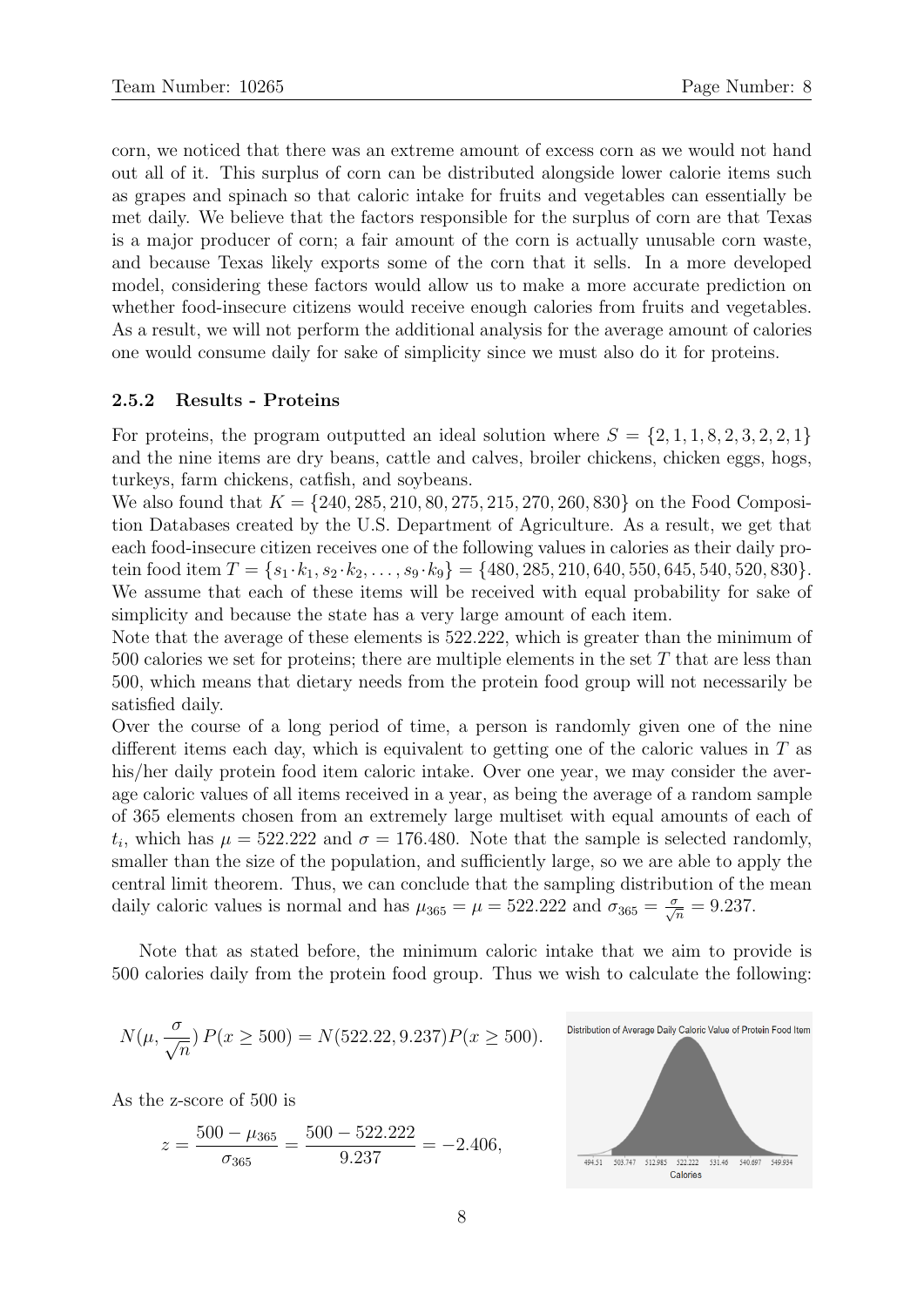we find that

$$
N(\mu, \frac{\sigma}{\sqrt{n}}) P(x \ge 500) = P(z \ge -2.406) = 0.992.
$$

This means that there is a 99.2% chance that one person receives above 500 calories daily on average over a year from protein food items. However, while we can expect approximately 99.2% of these people to receive the minimum standard, given that  $p$  is over four million in Texas, this means that the probability that all food-insecure individuals receive an average of at least 500 calories daily on average over a year from proteins is essentially 0. However, note that the probability that entire population receives over 448 calories is essentially 1 as

$$
(N(522.22, 9.237)P(x \ge 448.326))^{4320050} = (P(z \ge -8))^{4320050} = 1.
$$

Note that since many food-insecure individuals are able to partially provide for themselves (in Texas 32% are above 185% poverty), we can safely conclude that for the expected 0.8% of the population that doesn't receive 500 average daily calories from proteins, the 52 daily calories that cannot be provided can be acquired through other means for most food-insecure people [25].

#### 2.6 Conclusion

Based on our calculations of the probability that the entire food-insecure population receives the necessary food categories, we can safely conclude that the wasted food is likely enough to provide for everybody. Another factor that should be considered is the percentage of waste that is actually usable. For sake of simplicity, we assumed in our model that all waste in all stages except consumption were usable. This is unlikely to be completely true, so in a more nuanced model, we would analyze this factor more closely. Also, we would consider the factor of seasonal variation as some seasons may cause a surplus or shortage of season-specific foods. Some weaknesses of our model are the previously mentioned factors that we were unable to consider. On the other hand, our model's strengths include its simple initial check and a deep analysis on one important factor, the caloric intake for each food group, as it is important to provide all necessary nutrients as malnourishment also has harmful consequences. Another strength is that our model is easy to apply to other states since all that must be changed are the initial value of state receipts for each food item and  $p$ , the population of food-insecure individuals in the state. We would then replicate the process to determine if the food waste is truly enough to feed the food-insecure.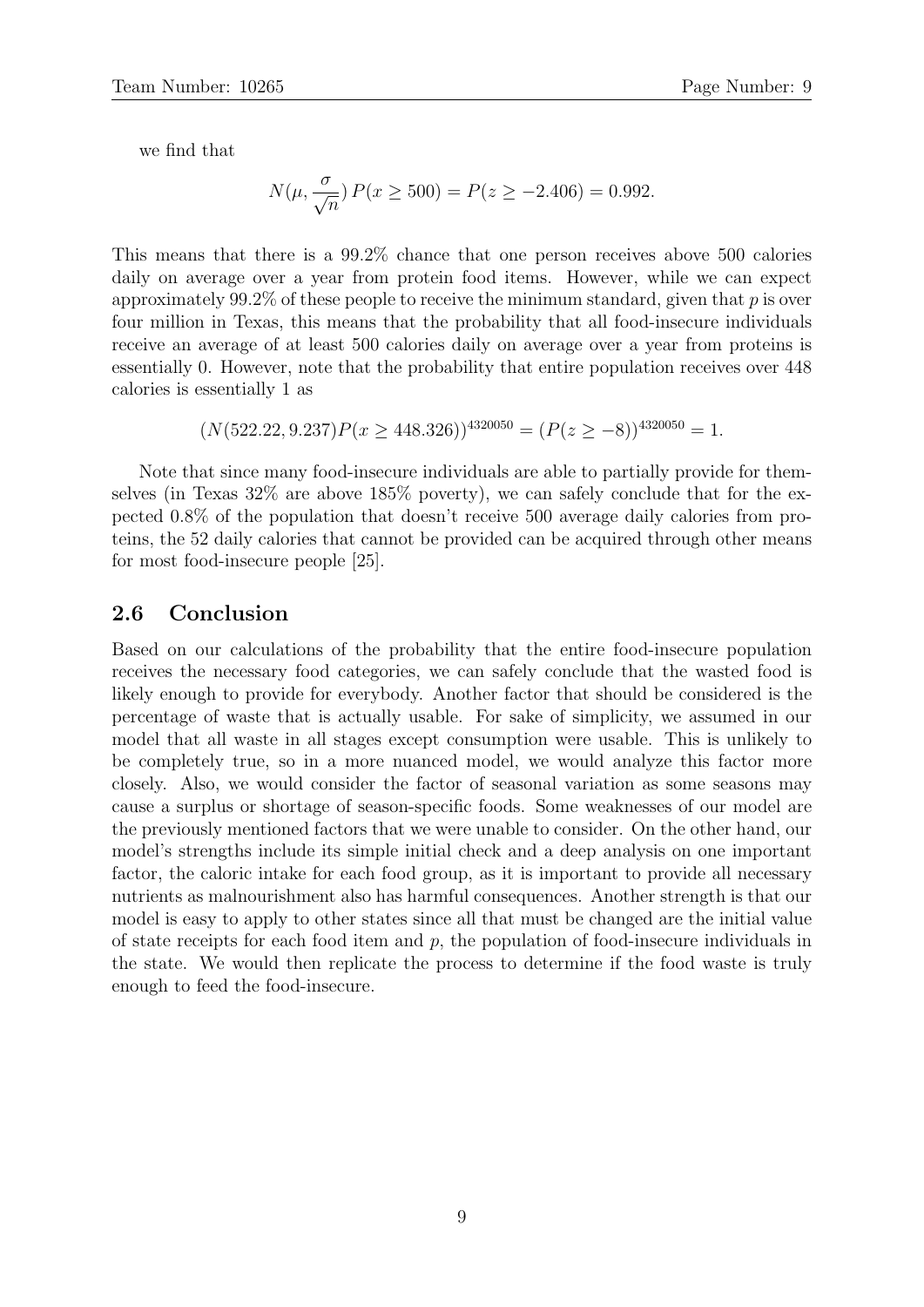## 3 Part 2: Black Eyed Peas

## 3.1 Restatement of the Problem

In part 2, we are asked to do the following:

- Create a model that determines the amount of food waste a household generates in a year.
- Evaluate our model on the following households:
	- Single parent with a toddler, annual income of \$20, 500
	- Family of four (two parents, two teenage children), annual income of \$135, 000
	- Elderly couple, living on retirement, annual income of \$55, 000
	- Single 23-year-old, annual income of \$45, 000

## 3.2 Assumptions

• Psychographic characteristics are not considered in the model.

Justification: We define psychographic characteristics as views toward food waste, such as those who value health over food and hence throw out expired products immediately, or those who know the cost of food wasted by America as a whole, and hence try to limit their waste as much as possible. While found to be important in determining the total amount of food wasted per household [5], due to its qualitative nature and limited data online, we forgo the factor for practical applications. For future directions, psycho-graphic characteristics should be considered.

• Food wastage will be measured in USD.

Justification: For consistency measures, we aim to be able to compare the values of food wastage. While conceivable to measure the value of foods through their caloric value, the extremes of sugary products, for example, with high caloric content but little value to one's health, suggest that calories as a measure of comparison are too subject to confounding variables.

## 3.3 Developing the Model

In our model, we consider three factors: income bracket, age group of oldest member of household, and household size. According to Witzel and Hooge [4], these three factors are among the most influential factors that determine food wasted. We first model each of these factors separately, then combine them using multivariate linear regression to find the projected food wasted of each household as a function of these three factors.

## 3.3.1 Income Index

Within the modeling the effect of income on food wasted, we stratify food into four categories: Fruits/Vegetables, Grains, Dairy, and Protein. We split it this way because the amount of food purchased changes depending on income. For example, wealthier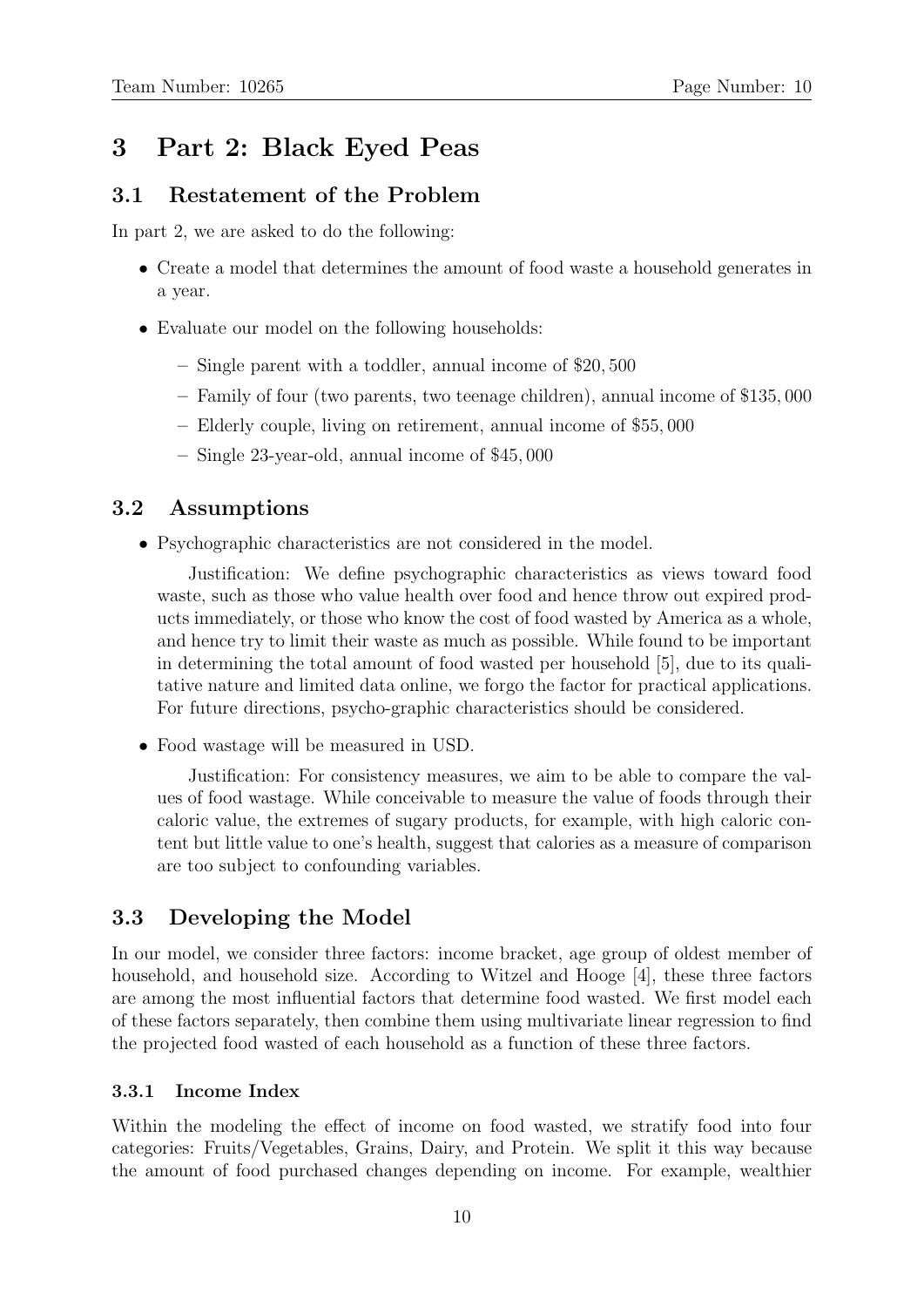|                   |              | \$15,000  | \$30,000  | \$40,000 | \$50,000    |
|-------------------|--------------|-----------|-----------|----------|-------------|
| Income Bracket    | $<$ \$15,000 | to        | to        | to       | to          |
|                   |              | \$29,999  | \$39,999  | \$49,999 | \$69,999    |
| Grains            | \$304        | \$374     | \$416     | \$521    | \$524       |
| Dairy             | \$234        | \$298     | \$312     | \$384    | \$393       |
| Fruits/Vegetables | \$429        | \$549     | \$570     | \$704    | \$738       |
| Protein           | \$617        | \$667     | \$690     | \$773    | \$840       |
|                   |              |           |           |          |             |
|                   | \$70,000     | \$100,000 | \$150,000 |          |             |
| Income Bracket    | to           | to        | to        |          | $$200,000+$ |
|                   | \$99,999     | \$149,999 | \$199,999 |          |             |
| Grains            | \$611        | \$700     | \$828     |          | \$892       |
| Dairy             | \$480        | \$565     | \$728     |          | \$666       |
| Fruits/Vegetables | \$919        | \$1,120   | \$1,345   |          | \$1,504     |
| Protein           | \$1,012      | \$1,190   | \$1,465   |          | \$1,531     |

households tend to purchase more protein, while households with less than average income purchase more fruits and vegetables. With the provided data, we have the following table of income brackets and their respective annual expenditures on the four categories:

We then calculated the amount of food wasted per income bracket. The higher income a household has, the more likely they are to waste food because the wealthier you are, the more profligate you would be with food. To model this, we took countries from different parts of the world, ranging from the most developed countries to the least developed countries (i.e. U.S, China, Oceania, Latin America, Subsahara Africa, South Pacific Asia, etc), and used them to represent the various income brackets in our model. We did this because the income factor takes into account, ceteris peribus, only income, and the differences in cultures and ideals would be homogenized as a result. According to the New York Times, we see that this follows a somewhat linear regression [7]. In particular, in increasing order of income bracket, individuals in each income bracket throw away food at rates of:

4%, 9%, 11%, 15%, 20%, 25%, 31%, 34%, 39%.

To combine these percentages with amount of each food group purchased by each income level, we normalized percentages by multiplying them by five, so that the \$50, 000 to \$69, 999 bracket represented the average of percent of food wasted per year. This makes sense, as the mean income in the United States is \$57, 311 which falls in that range. From the provided data, we see that 27% of grains, 15% of dairy, 28% of fruits/vegetables, and 22% of protein are wasted. Hence, we get the following table for amount of food, in dollars, wasted for each income bracket. We define  $Income_i$  as the Income Index, or the total food wastage in dollars per year per household as predicted for given income bracket i.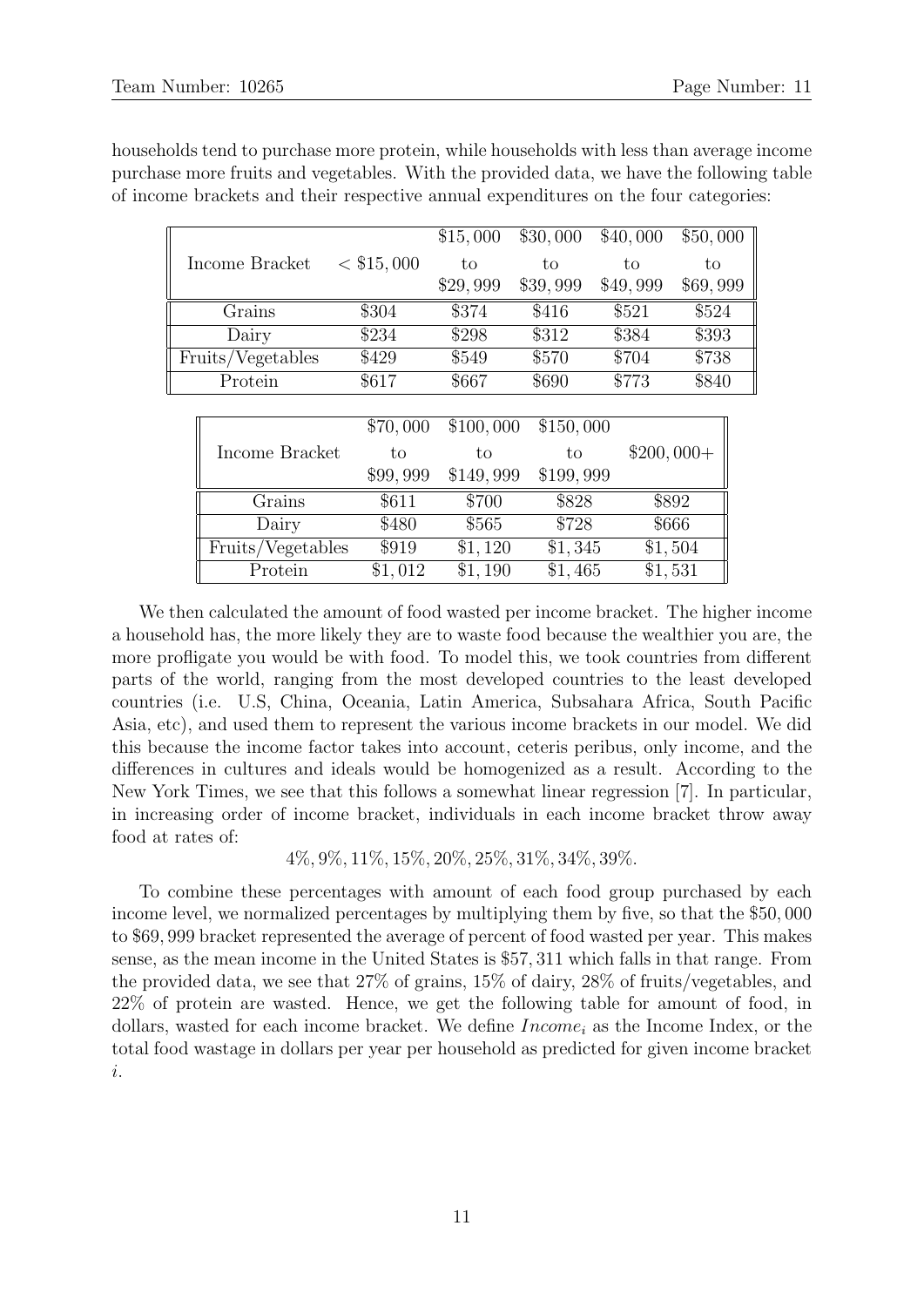| Income Bracket (i)                | $Income_i$ (In Dollars per Year per Household) |
|-----------------------------------|------------------------------------------------|
| $<$ \$15,000                      | \$74.61                                        |
| $\overline{$15,000}$$ to \$29,999 | \$200.76                                       |
| \$30,000 to \$39,999              | \$258.79                                       |
| \$40,000 to \$49,999              | \$424.09                                       |
| \$50,000 to \$69,999              | \$591.87                                       |
| $$70,000$ to $$99,999$            | \$896.16                                       |
| $$100,000$ to $$149,999$          | \$1316.18                                      |
| \$150,000 to \$199,999            | \$1753.82                                      |
| $$200,000+$                       | \$2142.43                                      |

#### 3.3.2 Age Group of Oldest Member of Household Index

We first convert grams of food wasted to an equivalent dollar value using the NCBI's daily diet averages and a weighted average of proteins, lipids, and carbohydrates average prices [13]. Based on the dietary nutritional servings suggested by the NCBI, each day, on average, requires 50 grams of protein, 61 grams of lipids, and 300 grams of carbohydrates, with prices of \$0.505, \$0.73, and \$0.49 respectively per 100 grams. Using a weighted average by mass leads to a \$0.52 per 100 gram cost of food waste.

When modeling the effect of age group on food wasted, we consider three household age groups for the oldest person in the household: 18-34, 35-64, and 65+. According to a wastage study by Waste and Resources Action Programme, analysis of food wastage in UK households, households with oldest member aged 18-34 lead household waste with approximately 1900 grams per week, while  $35{\text -}64$  and  $65{\text +}$  waste 1450 g/wk and 1250 g/wk, respectively [9].

However, that is only the avoidable food wastage, which makes up 2/3 of the total food wastage in a household [8]. Scaling those three values to include total food wastage in a household and then associating the \$.0052 per gram conversion rate yields the following household wastage values for the age groups of oldest member aged 18-34, 35-64, and 65+. We define  $Age<sub>i</sub>$  as the Age Index, the total wastage in dollars per year per household predicted for a given age group of the oldest member in the household,  $j$ .

| Age Group of oldest member (j) Avoidable Wastage $(g/wk)$ Age <sub>i</sub> $(\frac{f}{g}yr/household)$ |      |          |
|--------------------------------------------------------------------------------------------------------|------|----------|
| $18 - 34$                                                                                              | 1900 | \$770.64 |
| $35 - 64$                                                                                              | 1450 | \$588.12 |
| $65+$                                                                                                  | 1250 | \$507.00 |

A sample calculation for the 18-34 group:

$$
\frac{1900g}{wk \cdot household} \cdot \frac{52wk}{yr} \cdot \frac{\$.0052}{g} \cdot \frac{3}{2} = \frac{\$770.64}{yr \cdot household}.
$$

#### 3.3.3 Household Size Index

Household size has a critical impact on the amount of edible food disposed of per capita. Specifically, a negative correlation has been found between the amount of food waste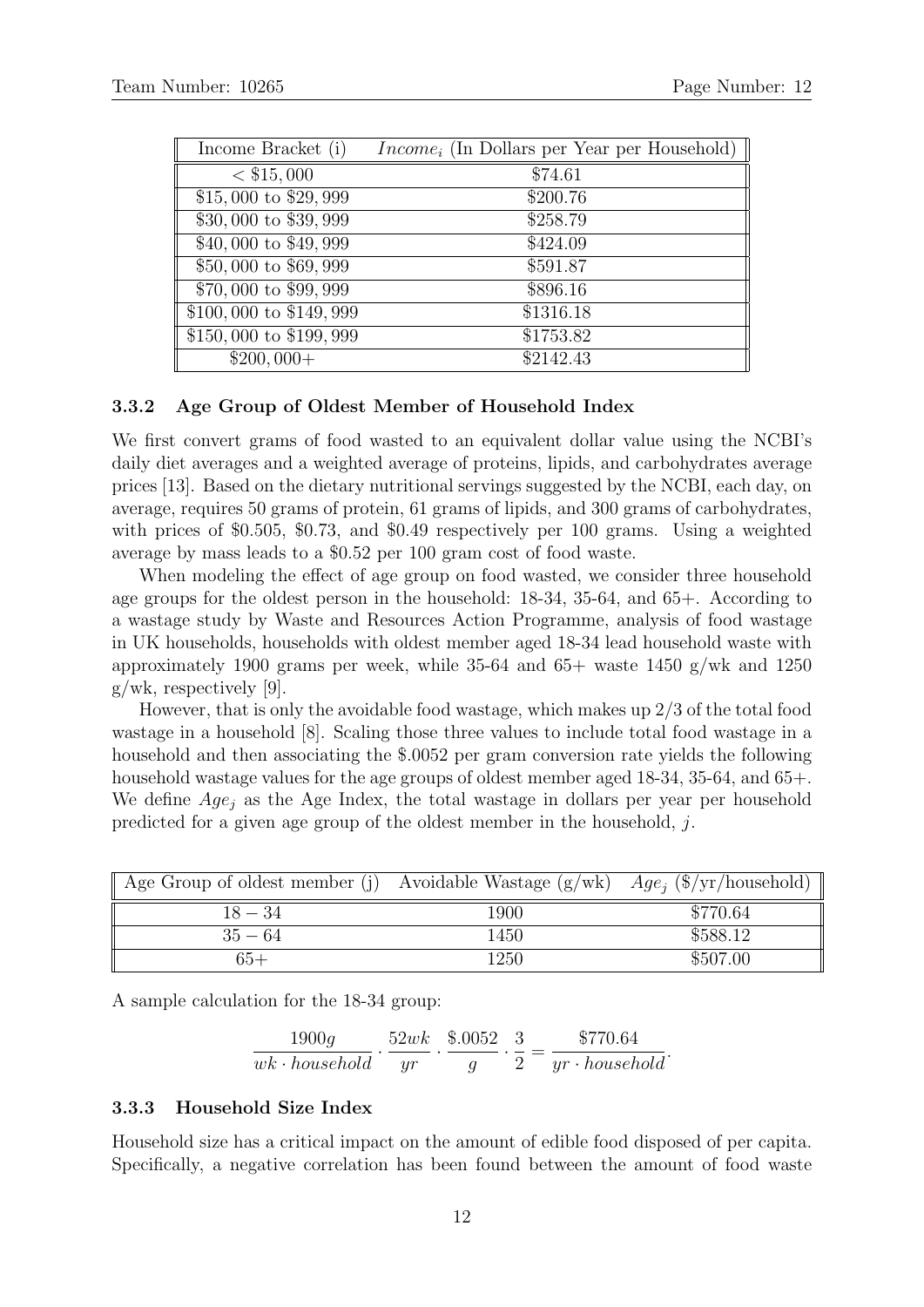per person and the number of individuals in a given household, i.e., despite the amount of household food waste growing as household size increases, the per person food waste decreases [5][6].

For example, in the same wastage study by Waste and Resources Action Programme, the following amounts of food waste were found [9][12].

|     |      | Household Size Food Waste $(g/wk/person)$ % of given family size in America |
|-----|------|-----------------------------------------------------------------------------|
|     | 1500 | 28.13\%                                                                     |
|     | 2200 | 34.01%                                                                      |
|     | 3300 | 15.44\%                                                                     |
|     | 4000 | 12.93%                                                                      |
|     | 4600 | $6.00\%$                                                                    |
| > 6 | 4800 | $3.51\%$                                                                    |

Using the same pricings per 100 grams of food as established in section 3.3.2, the waste generated per year by a given household of any size and a sample calculation are given below. We define  $Size_k$  as the size index, or the total wastage per year per household as predicted by the size of the household k.

|             | 1500 <sub>g</sub>           |      | $$0.52$ $52wk$ | \$405.60              |
|-------------|-----------------------------|------|----------------|-----------------------|
| $Wastage =$ | $wk \cdot household$        | 100q | yr             | $yr \cdot household'$ |
|             | Household Size $(k)$        |      | $Size_k$       |                       |
|             |                             |      | \$405.60       |                       |
|             | $\mathcal{D}_{\mathcal{L}}$ |      | \$594.88       |                       |
|             | 3                           |      | \$892.32       |                       |
|             |                             |      | \$1081.60      |                       |
|             | 5                           |      | \$1243.52      |                       |
|             | -6                          |      | \$1297.92      |                       |

#### 3.4 Putting it all Together

Now confronted with three variables that affect the yearly food wastage of a given household, we proceed to train a multivariate linear regression model in order to input the indices of Income Bracket, Age Group of Oldest Member of Household, and Household Size as a function with a single output, the predicted waste of a given household. The data used for the regression includes the Income Bracket, Age Group of Oldest Member of Household, and Household Size based on a study of over 1000 participants on their yearly food waste [15].

The multivariate linear regression model has the form

$$
W_t = b_0 + b_1 \cdot Income_i + b_2 \cdot Age_j + b_3 \cdot Size_k,
$$

where  $W_t$  is the predicted yearly wastage of a given household based on the  $Income_i$ ,  $Age_j$ ,  $Size_k$ , and  $b_r$  for  $r = 0, 1, 2, 3$  are coefficients of the intercept and each predictor's regression slope. Note that this model only requires the input of one's income, age, and household size.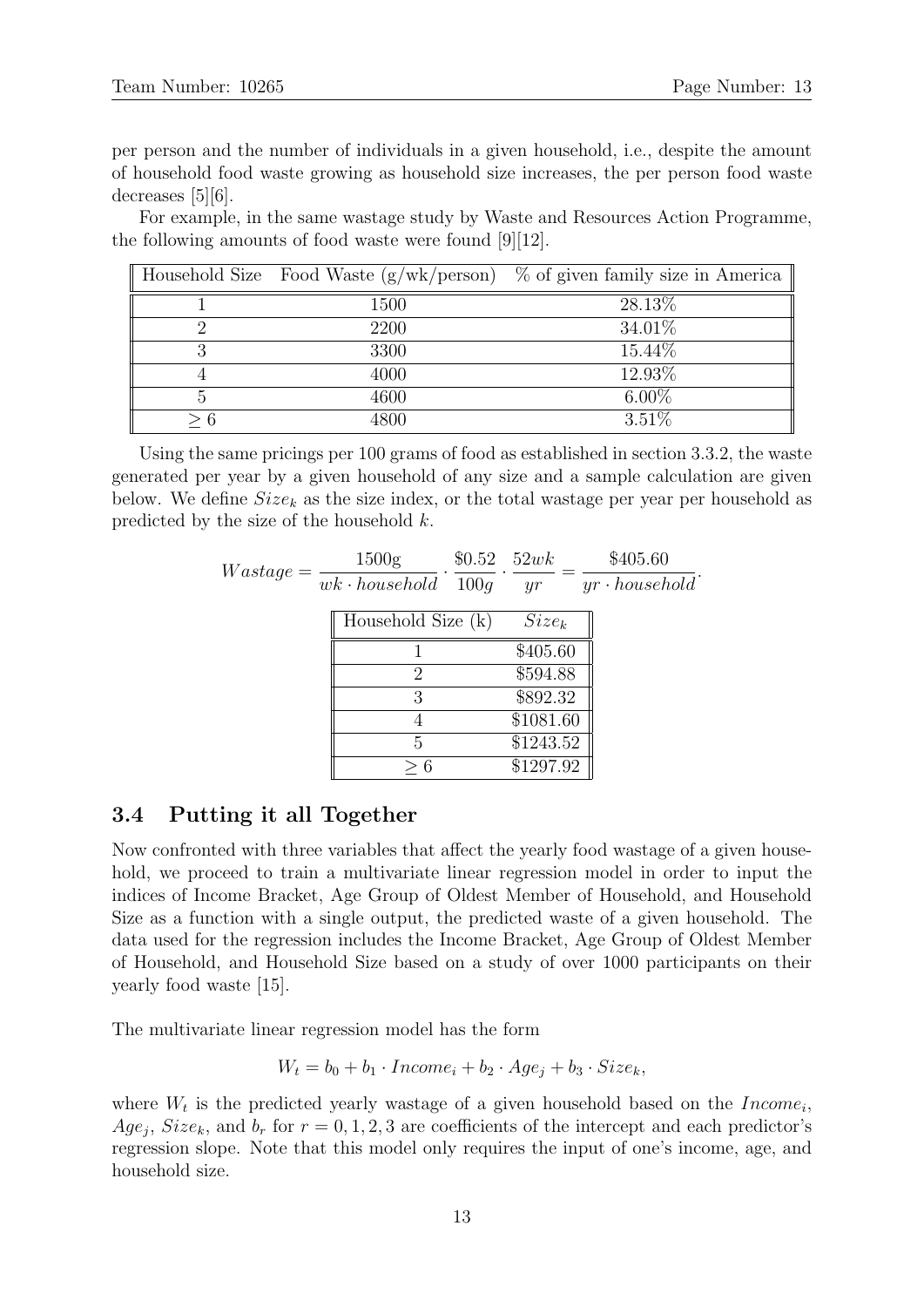In the above equation, we adjust the values of  $b_i$  for  $r = 0, 1, 2, 3$  to minimize mean squared error between the observed household waste from the data of the above survey and the wastage function,  $W_t$ .

Training our function with Excel, using 25 randomly selected data points from the survey for time sake, we find the following multivariate linear regression model,

 $W_t = -42.355 + 0.774 \cdot Income_i + 0.206195 \cdot Age_i - 0.05 \cdot Size_k.$ 

#### 3.5 Applying the Model

Now, we aim to solve the original problem and apply our model. To illustrate, let us evaluate our model on one of the households specified by the problem: a single parent, with a toddler, annual income of \$20,500. Based on the given information, the single parent has an Age Index ( $Age_{18-34}$ ) of \$770.64, Income Index (Income<sub>\$15,000</sub>-\$29,999) of \$200.76, and a Size Index  $(Size<sub>2</sub>)$  of \$594.88 (index values referred to are found on page 12 and 13).

Therefore, the predicted yearly food wastage this household would have would be

 $W_t = -42.355 + 0.774(\$200.76) + 0.206195(\$770.64) - 0.05(\$594.88) = \$242.19.$ 

Applying this model to all the households, we find the following results:

| Household Description                                        | Yearly food wastage $(W_t)$ |
|--------------------------------------------------------------|-----------------------------|
| Single parent, with a toddler, \$20,500 income               | \$242.19                    |
| Family of four (two parents, two children), \$135,000 income | \$1043.56                   |
| Elderly couple, retired, \$55,000 income                     | \$490.55                    |
| Single 23-year-old, \$45,000 income                          | \$424.51                    |

#### 3.6 Validity of Models

In consideration of the final model, we find high levels of accuracy in this prediction. Despite the risks of using multivariate regression, such as potentially introducing (or failing to consider) variables that may or may not affect the total yearly household food waste, the high adjusted  $R^2$  value of 0.887 on real individuals confirms that 88.7% of all variability in the actual yearly household food waste per household can be accounted for by Income Bracket, Age Group of Oldest Member of Family, and Household Size.

Further, in assessing the coefficients of each factor, we find that household income and age affect one's waste greater than household size (which has a negative coefficient.) This makes sense because of the limiting factor of one's income determining how much food one can buy, thus making it a larger factor. And naturally, one's age is then next important as the eating habits and dietary needs of an individual largely shape the foods one would buy and the quantity. Lastly, the negative value of the coefficient of household size reflects the findings of [5] which show the return of increasing household size results in a decreasing addition of additional household waste.

For future directions, we hope to continue training our multivariate regression using more data points to strengthen our model. While not in accurate as is, greater accuracy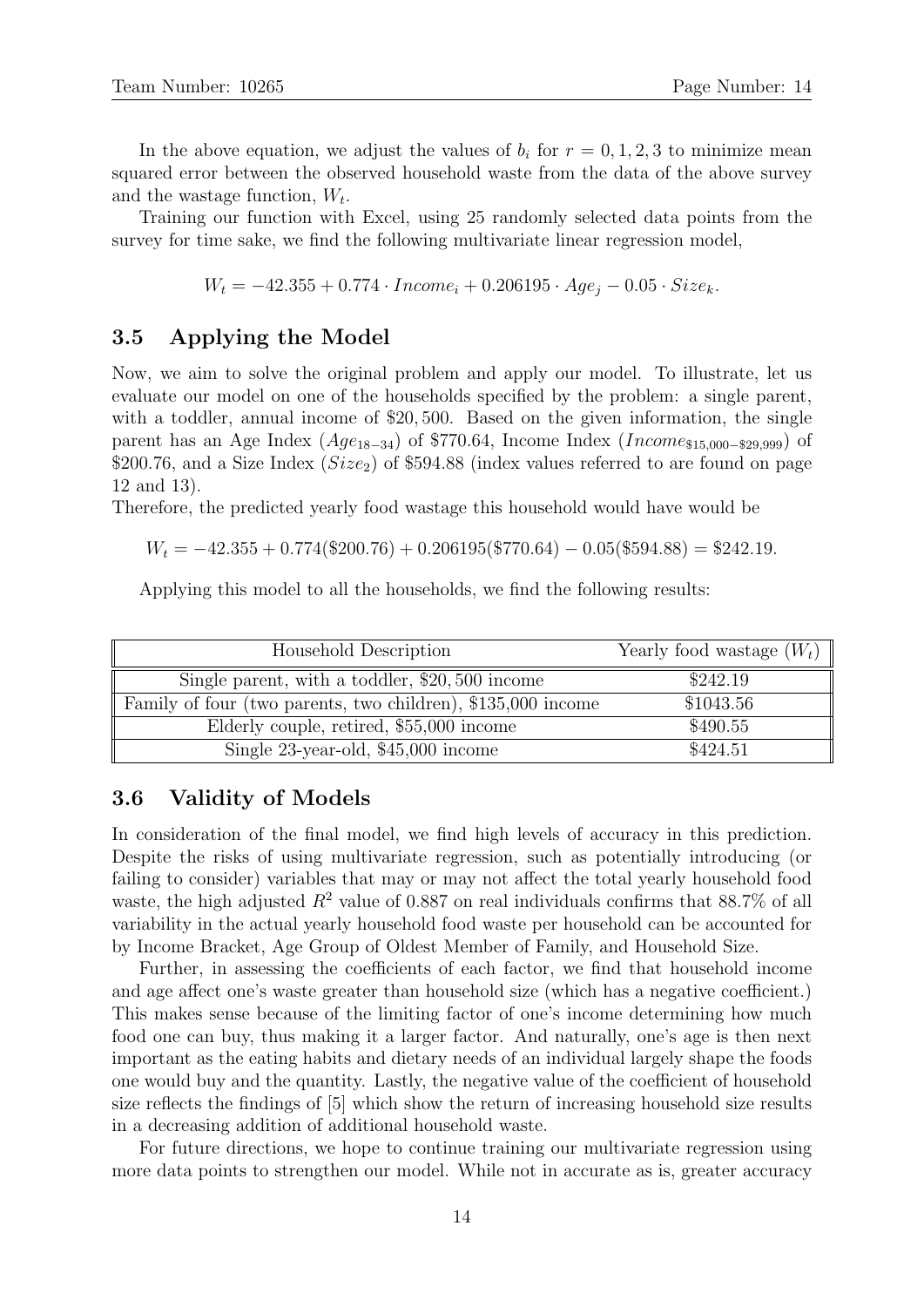can be established following the use of all 1000 data points. For the sake of time, we only train with 25 points.

To continue, we can further establish the validity of intermediate indices. Due to the nature of each index defined as the dollar amount of food waste generated by any given household, we can sum each of the Age Indices, each of the Income bracket indices, and each of the Household size indices, and all three sums should equal one another as they each calculate the total net food waste of households across the country. As we will show now, the similarity between each of these total costs further corroborate our model.

#### 3.6.1 Total Food Wastage Based on Income Bracket

Using the income bracket model, we calculate the nationwide food wastage in dollars by combining the income distribution with waste contributed. According to the U.S Census Data, the income bracket follows the approximate distribution [18]:

| Income Bracket (i)       | Percent Distribution of US Households |
|--------------------------|---------------------------------------|
| $\sqrt{815,000}$         | 11.2%                                 |
| $$15,000$ to \$29,999    | $9.6\%$                               |
| \$30,000 to \$39,999     | $9.4\%$                               |
| \$40,000 to \$49,999     | 12.9%                                 |
| \$50,000 to \$69,999     | 17.0%                                 |
| \$70,000 to \$99,999     | 12.3%                                 |
| \$100,000 to \$149,999   | 14.1%                                 |
| $$150,000$ to $$199,999$ | $6.6\%$                               |
| $$200,000+$              | $7.0\%$                               |

We then perform a weighted average to find the total amount of food wasted in the United States. For each income bracket, we multiply the food wasted,  $Income_i$ , by the percent distribution, to get average food wasted per household,  $W_i$ . We arrive at

$$
W_{\text{income}} = \sum i \cdot \% \text{ Distribution} = \$768.8122,
$$

as the average food wasted per household. Multiplying by the total number of households in the United States, 126, 244, 000 we get

 $768.8122 \cdot 124$ ,  $244$ ,  $000 = $97,057,927,376.80$ ,

or about \$97 billion worth of wasted food that the United States outputs.

#### 3.6.2 Total Food Wastage Based on Household Size

Using a similar approach as the prior section for Income based modelling, we refer back to section 3.3.3: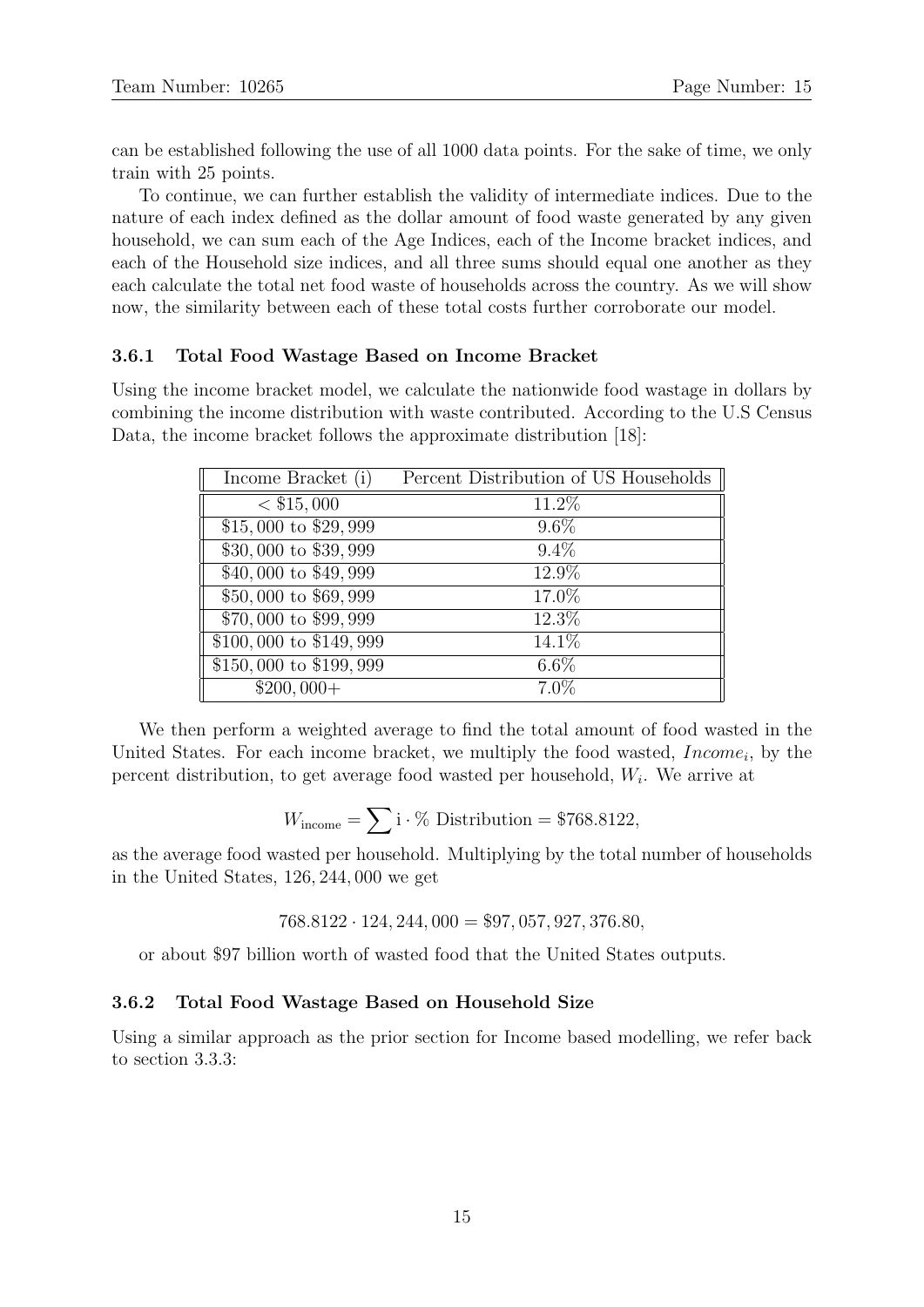| Household Size | $Size_k$  | % of given family size in America |
|----------------|-----------|-----------------------------------|
|                | \$405.60  | 28.13%                            |
| ')             | \$594.88  | 34.01\%                           |
| 3              | \$892.32  | 15.44\%                           |
|                | \$1081.60 | 12.93%                            |
| 5              | \$1243.52 | $6.00\%$                          |
|                | \$1297.92 | $3.51\%$                          |

Using a weighted average based on the total number of households in the U.S., 126, 244, 000, the sum total of wasted food in the United States is

$$
\sum_{k=1}^{k\geq 6} Size_k \cdot (\% \text{ of a given family size in America}) \cdot 126, 244, 000 = \$90, 175, 033, 550.
$$

#### 3.6.3 Total Food Wastage Based on Age Group of Oldest Member of House

Now using the age group model, we calculate the wastage in dollars per person per year using the baselines of \$770.64, \$588.12, and \$507 per household per year. Dividing these by the average number of people in an American household (2.58), followed by a weighted average based on the age distribution breakdown of oldest member of household age group (28%, 52%, and 20% respectively) and multiplying by American population (322,179,605) yields 58.5 billion [22]. Thus, we arrive at \$77, 797, 833, 100 as the total nationwide food wastage.

## 3.7 Conclusion

To summarize, our final model,  $W_t = -42.355 + 0.774 \cdot Income_i + 0.206195 \cdot Age_i 0.05 \cdot Size_k$ , to predict the household food wastage found the following estimates for the specified households.

| Household Description                                        | Yearly food wastage $(W_t)$ |
|--------------------------------------------------------------|-----------------------------|
| Single parent, with a toddler, \$20,500 income               | \$242.19                    |
| Family of four (two parents, two children), \$135,000 income | \$1043.56                   |
| Elderly couple, retired, \$55,000 income                     | \$490.55                    |
| Single 23-year-old, \$45,000 income                          | \$424.51                    |

Further the three nationwide total food wastage calculations based on each independent factor in section 3.6 are \$97 billion, \$90 billion, and \$78 billion, respectively. The relative closeness of each value, only being off at most from the middle value by 13% affirm the validity of each of our modelled indices as the calculation of the net wastage done independently arrive at roughly the same value. Variance in these net costs can be attributed to the fact that our individual models for each index are discrete and thus offer room for potential over/under calculation within each sum.

And in conclusion, our model's high  $R^2$  values when compared to real households, intermediate checks on individual indices, and deep analysis on three broad ranging factors lend credibility and the potential to extend this model easily given sufficient information and time to further train our multivariate linear regression to be more accurate.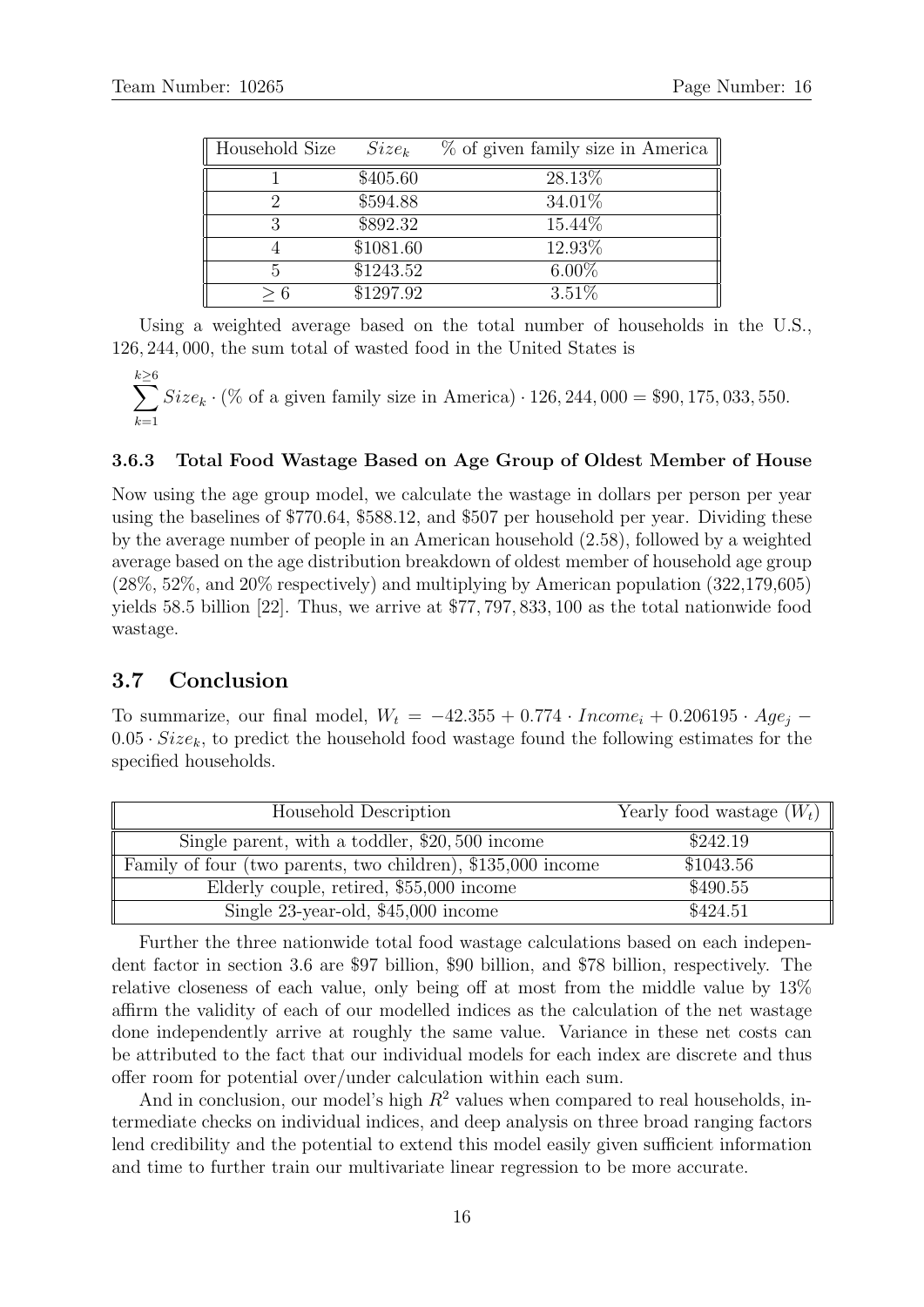## 4 Part 3: Smashing Pumpkins

## 4.1 Restatement of the problem

Taking our school to be our community, we are tasked with the following:

- Model potential solutions to food waste in our community.
- Perform a cost-benefit analysis.

## 4.2 Assumptions and Justifications

• Our high school is our community.

Justification: Since the prompt involved choosing a community, we chose our high school because of our mutual familiarity with it.

• Energy recovered from the landfill once wastage has been sent there is negligible.

Justification: There are only 86 energy recovery facilities in 25 states across the country, and each facility takes \$100 million to construct; as a result, it is impractical to rely on them to recover a nontrivial amount of energy [16].

## 4.3 Background Information

In order to understand the possible impacts of food wastage and lack thereof, we must first understand the cycle of producing and decomposition of food. The production of food that will ultimately go to the landfill leaves a carbon footprint of 3.3 billion carbon dioxide equivalents, which includes the process of growing the crops, processing, transportation, etc. 30-40% of food goes to waste. This food mostly ends up in landfills where it is given an anaerobic environment in a span of 6-12 months, after which it decomposes to form methane, another greenhouse gas. We see the emergence of two distinct criteria to consider when investigating food wastage: monetary costs/benefits and environmental impacts.

## 4.4 Developing Potential Solutions

## 4.4.1 Composting

Composting is a means by which wastage that otherwise would end up in a landfill is taken to a commercial processing facility and repurposed as fertilizer, therefore cutting down on subsequent carbon emissions. However, on average, the fees necessary for a composting company to take one 96-gallon tote of wastage are almost double what it takes for transportation to a landfill, \$18 as opposed to \$34. Extended to several more totes expended by the school, this monetary gap only widens. At the same time, however, the carbon emissions are significantly lower. A 96-gallon tote of food waste would hold 364.8 lbs of waste [23], and considering landfills lead to 5.1 million tons of methane, or 107.8 carbon dioxide equivalent tons, a tote going to the landfill would yield .296 tons of carbon dioxide equivalent [20]. A 2015 price report projects a medium case price of \$20 for one ton of carbon dioxide based on its environmental impacts [21], so one tote of food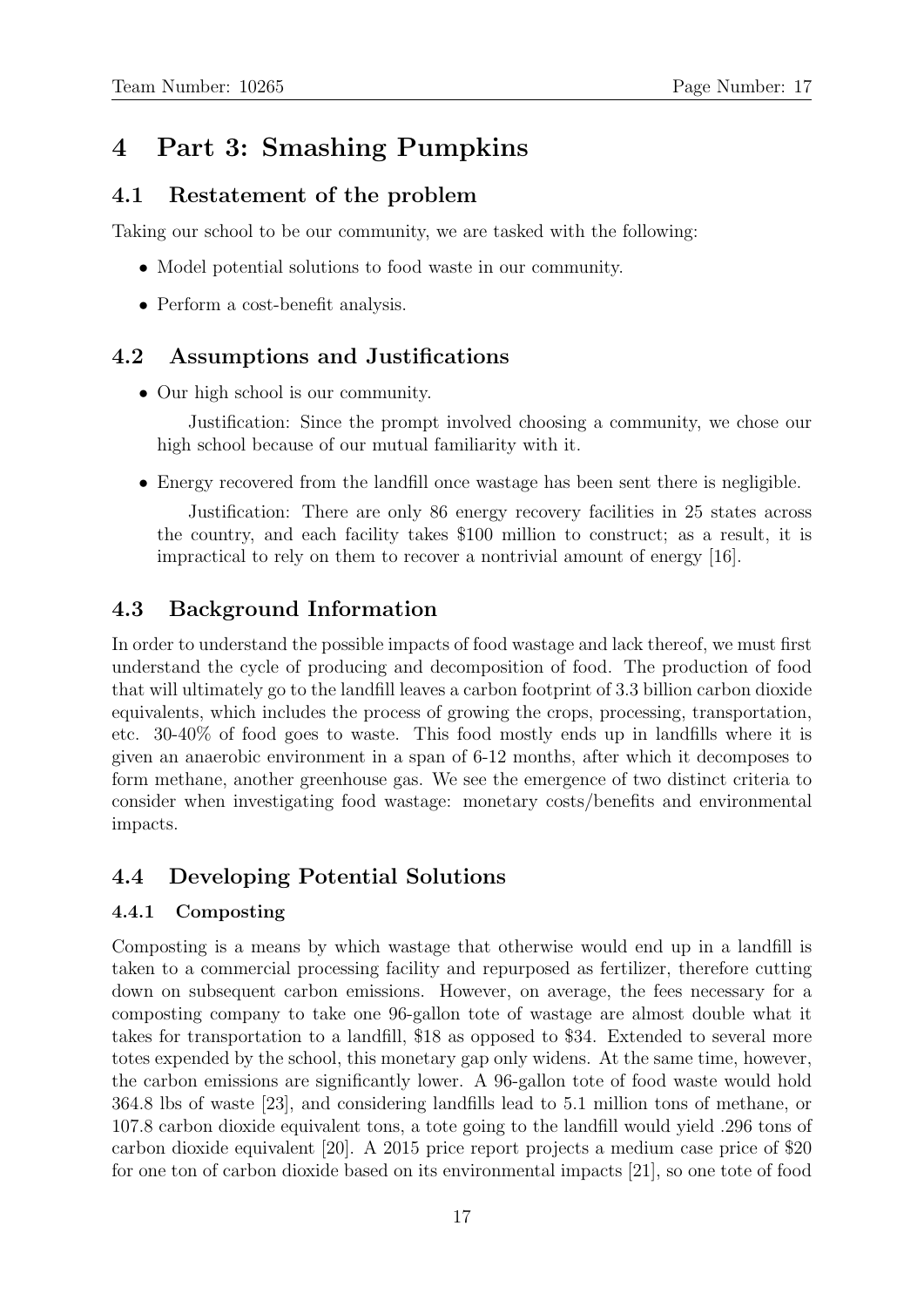wastage would cost \$5.91 environmentally if sent to the landfill, which would be avoided if composted.

Ultimately, after a cost benefit analysis of commercial composting, using one tote of food wastage as a basis, we see a \$12 deficit per tote as a result of composting.

#### 4.4.2 Share Tables

Share tables have been used in many schools to reduce the amount of food thrown away by decreasing the initial amount of unwanted food. This works by having a "Sharing Table" located near the cafeteria where students can place unopened food and drinks that they choose not to eat or drink. This table provides an opportunity for other students to take additional, cost-free helpings of food or beverages.

There are little to no costs associated with this strategy. No advertising costs would be necessary because, as a high school community, the presence of the share tables itself is enough to increase awareness the food waste problem. A supervisor would be not be needed since the food is free to the students, and students would be able to volunteer to bring unused food to local pantries and charities.

These minimal costs are clearly outweighed by their obvious benefits. According to [14], approximately 40% of food is wasted at schools, and up to 40% is a result of taste preferences. As the Natural Resources Defense Council estimates, even a 15% reduction in food losses can result in an additional 25 million Americans fed [24]. While this statistic is nationwide, we see the same impact in our relatively small local community the implementation of share tables can lead to

$$
2.5 \cdot 10^7 \text{people} \cdot \frac{40\%}{15\%} \cdot \frac{74,936 \text{ local citizens}}{326,018,263 \text{ US citizens}} = 15,323
$$

more people fed around the our high school community,

#### 4.4.3 Increasing Participation

A vital part to the effectiveness of share tables is the participation of the students on the program. Since not all students will be eager to take part initially, we model participation as a function of time in order to see the actual benefits that will come about in the future. This relationship, linked to awareness, can be likened to the affect of advertisement on the sale of a product, where the advertisements is the share table itself. The participation starts out relatively low, and the more advertisement is displayed, the more people become involved until it reaches a certain cap. This cap will never change because there are certain people who bring lunch from home, people who are adverse to share tables, or other people who have extenuating circumstances. This pattern leads us to the conclusion that participation can be effectively modeled by a four parameter logistic regression.

In order to create an exact representation, we would need four data points from the implementation of the program into the high school itself. Because of the lack of data, we can create reasonable estimates based on our school's participation in charity drives and collective initiatives and use the following points: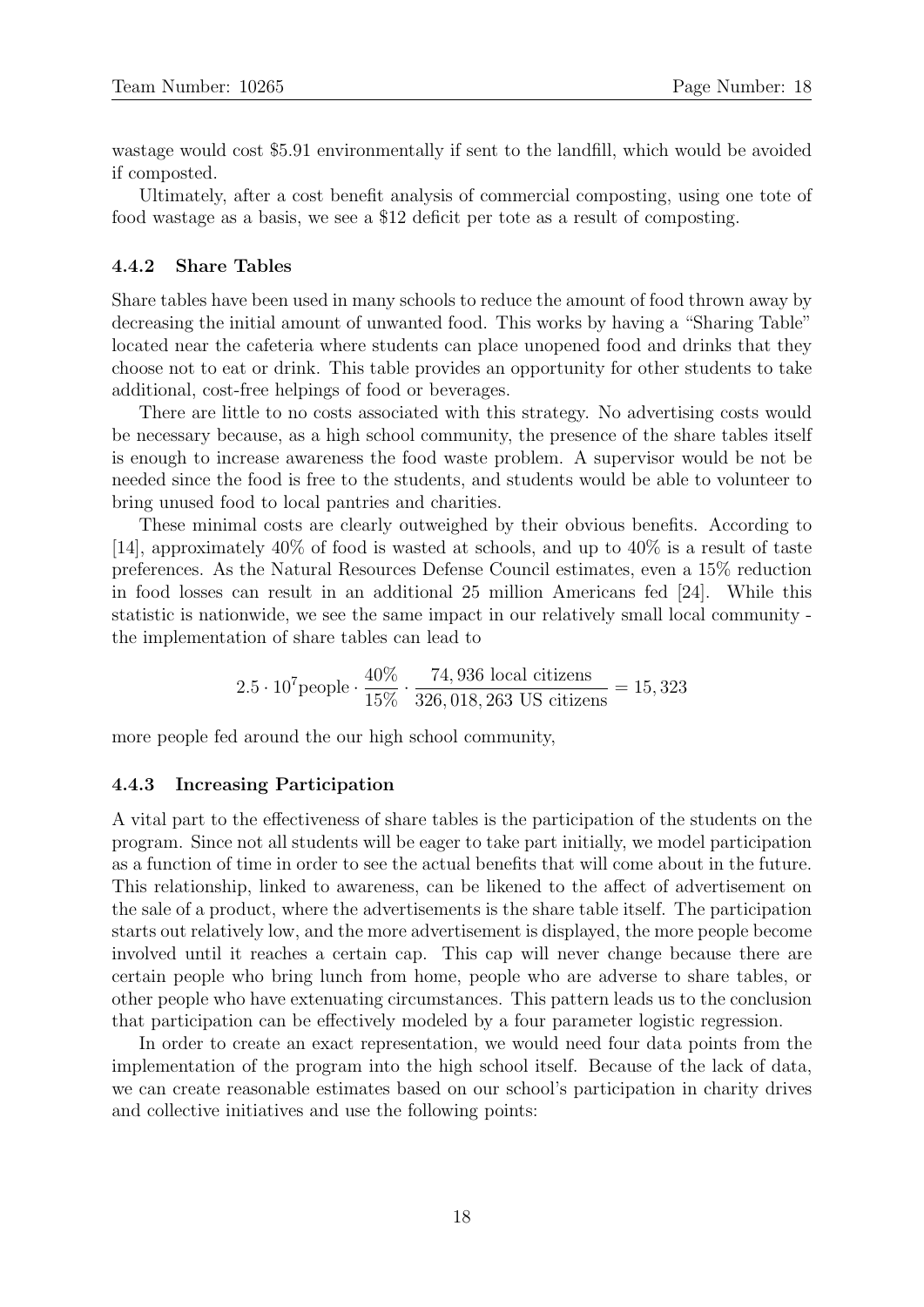| Time (Months) Participation |          |
|-----------------------------|----------|
|                             | $2\%$    |
|                             |          |
| 19                          | $28.5\%$ |
| '2Д                         | $55\%$   |

Thus, our model is:

| 56.53                               |  |
|-------------------------------------|--|
| $1 + 35.25 \cdot e^{-0.30 \cdot t}$ |  |

where  $P$  is participation and  $t$  is the time in months, as shown in the figure on the right.

#### 4.4.4 Rescheduling Gym Times

Another strategy to reduce food waste seen mostly in elementary schools is moving lunch to after recess. While, of course, high school students do not have recess, they are required by law to take gym. Hence, we propose



rescheduling gym periods for everyone to be prior to lunch time, in order to increase consumption of food during lunch and thus reducing food wasted due to wrong planning of meals, which 20% of the population surveyed in [11] ticked as a reason for wasting food.

Just as with share tables, this option does not have any costs, yet there are again potential benefits. While we do not have any specific data about rescheduling gym times for high school students and its effect on food waste, we predict an increase in food consumed, and hence a reduction in food wasted.

## 4.5 Conclusion

In overview, we covered three strategies that we thought might serve to effectively manage food waste in our high school: composting, share tables, and rescheduling gym times. Our calculations for the cost-benefit analysis of composting led us to the result that the operational costs outweighed the environmental benefits, in particular, a \$12 net cost per tote. In contrast, share tables and rescheduling gym times did not have any noticeable costs of implementation or maintenance, and thus we considered the long term benefits of increasing participation and the final impact of the program.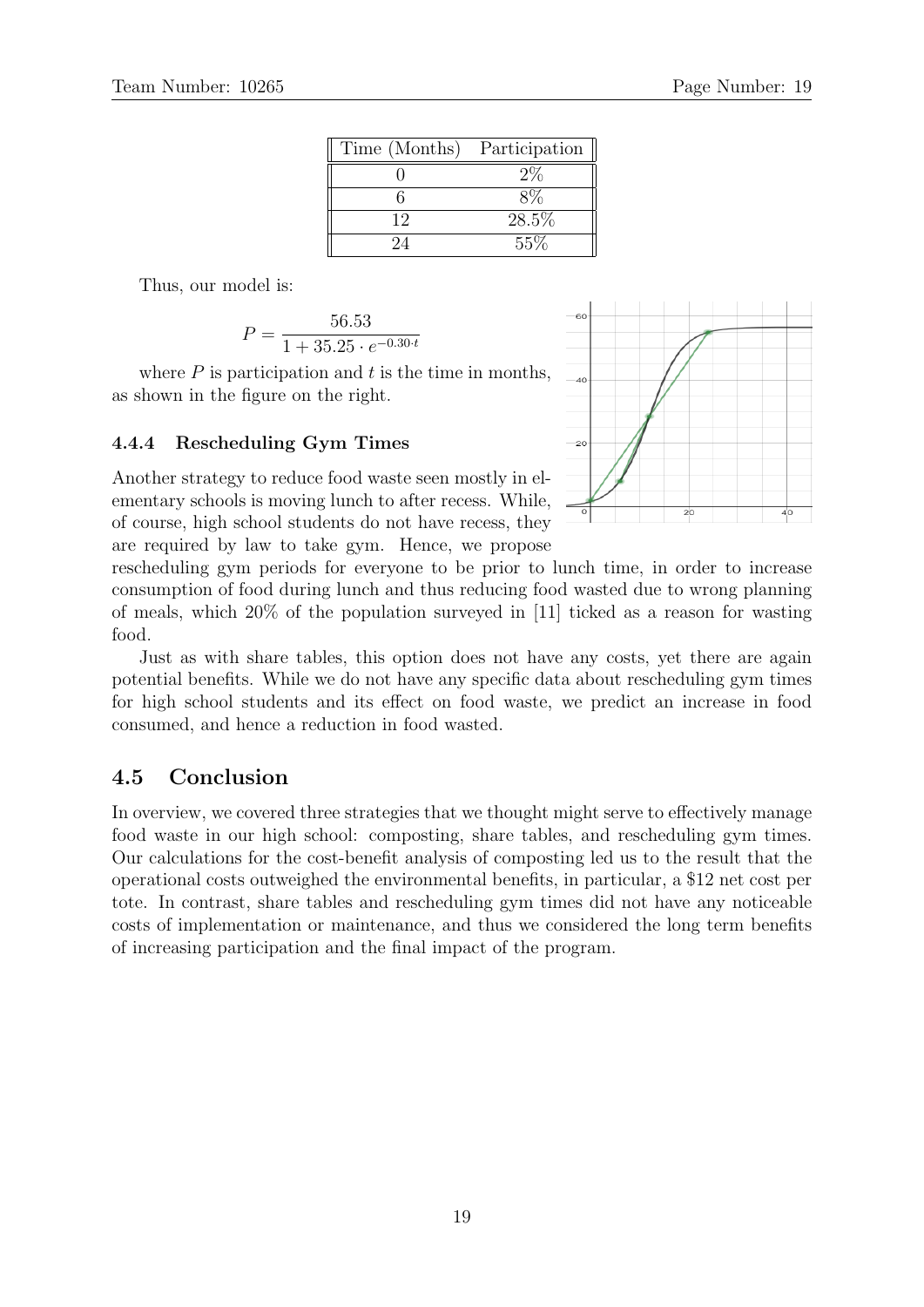## 5 References

[1] "Environment." Texas Almanac. Texas State History Association, n.d. Web. 4 Mar. 2018.

[2] "Map the Meal Gap." Feeding America. N.p., n.d. Web. 04 Mar. 2018.

[3] "Global Food Losses and Food Waste." Extent, Causes, and Prevention. Food and Agriculture Organization of the United Nations, n.d. Web. 4 Mar. 2018.

[4] Aschemann-Witzel, Jessica. "Consumer-related Food Waste." Sustainability. N.p., n.d. Web. 4 Mar. 2018.

[5] "Volume to Weight Conversion Factors." US EPA. Office of Resource Conservation and Recovery, n.d. Web. 4 Mar. 2018.

[6] Chakona, Gamuchirai, and Charlie M. Shackleton. "Local Setting Influences the Quantity of Household Food Waste in Mid-sized South African Towns." PLOS ONE. Public Library of Science, n.d. Web. 04 Mar. 2018.

[7] Sengupta, Somini. "How Much Food Do We Waste? Probably More Than You Think." The New York Times. The New York Times, 12 Dec. 2017. Web. 04 Mar. 2018.

[8] "Household Food and Drink Waste in the UK." WRAP. Waste and Resources Action Programme, n.d. Web. 4 Mar. 2018.

[9] "Household Food and Drink Waste: People Focus." WRAP. Waste and Resources Action Programme, n.d. Web. 4 Mar. 2018.

[10] "Why Americans Waste so Much Food." Ohio State News. N.p., 21 July 2016. Web. 04 Mar. 2018.

[11] Jörissen, Juliane, Carmen Priefer, and Klaus-Rainer Bräutigam. "Results of a Survey among Employees of Two European Research Centers in Italy and Germany." MDPI. Multidisciplinary Digital Publishing Institute, 05 Mar. 2015. Web. 04 Mar. 2018.

[12] "Distribution of U.S. Households by Size 1970-2016 — Statistic." Statista. N.p., n.d. Web. 04 Mar. 2018.

[13] "Table 2." NCBI. American Journal of Clinical Nutrition, n.d. Web. 4 Mar. 2018.

[14] "Cash Receipts by State." Economic Research Service. USDA, n.d. Web. 4 Mar. 2018.

[15] Neff, Roni A., Marie L. Spiker, and Patricia L. Truant. "Wasted Food: U.S. Consumers' Reported Awareness, Attitudes, and Behaviors." PLOS ONE. Public Library of Science, n.d. Web. 04 Mar. 2018.

[16] "Energy Recovery from the Combustion of Municipal Solid Waste (MSW)." EPA. Environmental Protection Agency, 14 Apr. 2017. Web. 04 Mar. 2018.

[17] Harvey, Chelsea. "The Enormous Carbon Footprint of Food That We Never Even Eat." The Washington Post. WP Company, 28 Mar. 2016. Web. 04 Mar. 2018.

[18] Jessica L. Semega, Kayla R. Fontenot, and Melissa A. Kollar. "Data." Income and Poverty in the United States: 2016. N.p., 01 Sept. 2017. Web. 04 Mar. 2018.

[19] "Measuring the Benefits of Composting Source Separated by Organics. CM Consulting, n.d. Web. 4 Mar. 2018.

[20] "Carbon Emissions from Waste Measured in EPA Greenhouse Gas Inventory." Recycling Waste Management World. N.p., 22 Oct. 2015. Web. 04 Mar. 2018.

[21] "Carbon Dioxide Price Report 2015." Synapse Energy. N.p., n.d. Web. 4 Mar. 2018.

[22] "Population Distribution by Age." The Henry J. Kaiser Family Foundation. N.p., 22 Sept. 2017. Web. 04 Mar. 2018.

[23] Food Composition Databases Show Foods List. N.p., n.d. Web. 04 Mar. 2018.

[24] Gunders, Dana. "Wasted: How America Is Losing up to 40% of Its Food from Fark to Fork to Landfill." NRDC Issue Paper, n.d. Web. 4 Mar. 2018.

[25] "Overall Food Insecurity in Texas by County in 2015." Map the Meal Gap. Feeding America, n.d. Web. 4 Mar. 2018.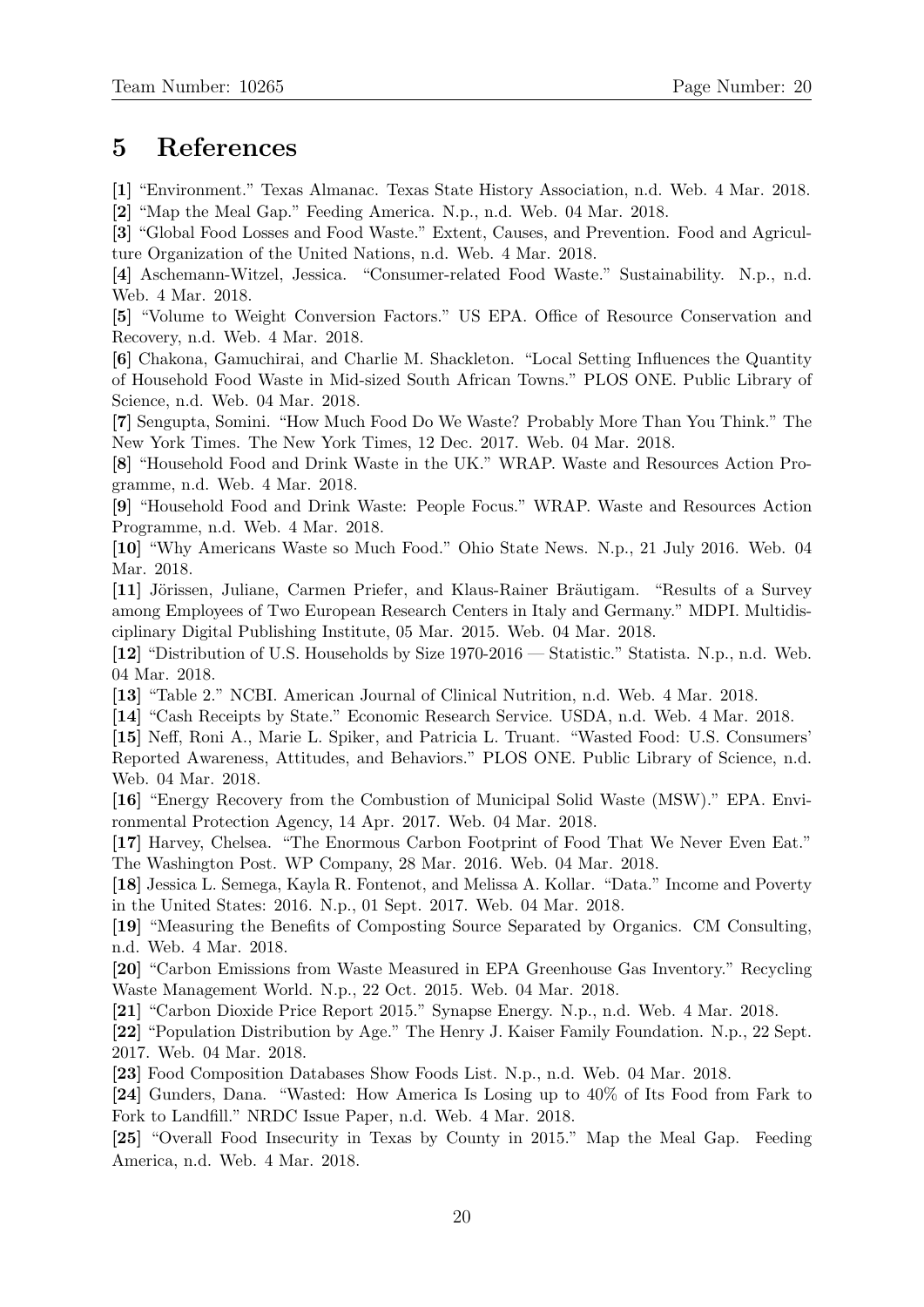## 6 Appendix A

Listing 1: C++ code used in Part 1 to find the optimal serving size of each food item in Texas

```
\#include \leq iostream >\#include < fstream >
using namespace std;
long long maxPer [20], b [20], calPer [20];
long long amtPer [20], totalPer [20], store [20];
int n:
long long pop, min, max;
void solve(int x){
         if (x = -1){
                   long long ans = 0;
                   for (int i = 0; i < n; i++)
                   {
                            ans += totalPer [i] / amtPer [i];
                   }
                   if (\text{ans} \geq 0){
                            \textbf{int} cnt = 0;
                            min = LLONGMAX;\max = 0;for (int i = 0; i < n; i++)
                            {
                                      store[i] = amtPer[i] * calPer[i];if (\text{store}[i] > \max \&\& \max Per[i] > 1)max = store[i];if (\text{store}[i] < \min \&\& \max\{[i] > 1\})min = store[i];\text{cnt}++;}
                            if (max - min < 500){
                                      for (int i = 0; i < n; i++)
                                      {
                                               cout \ll amtPer[i] \ll endl;
                                               cout \ll store [i] \ll endl;
                                      }
                                      \text{cout} \ll \text{max} - \text{min} \ll \text{endl};
                                      cout << ans -365 * pop << endl;
                            }
                   }
```